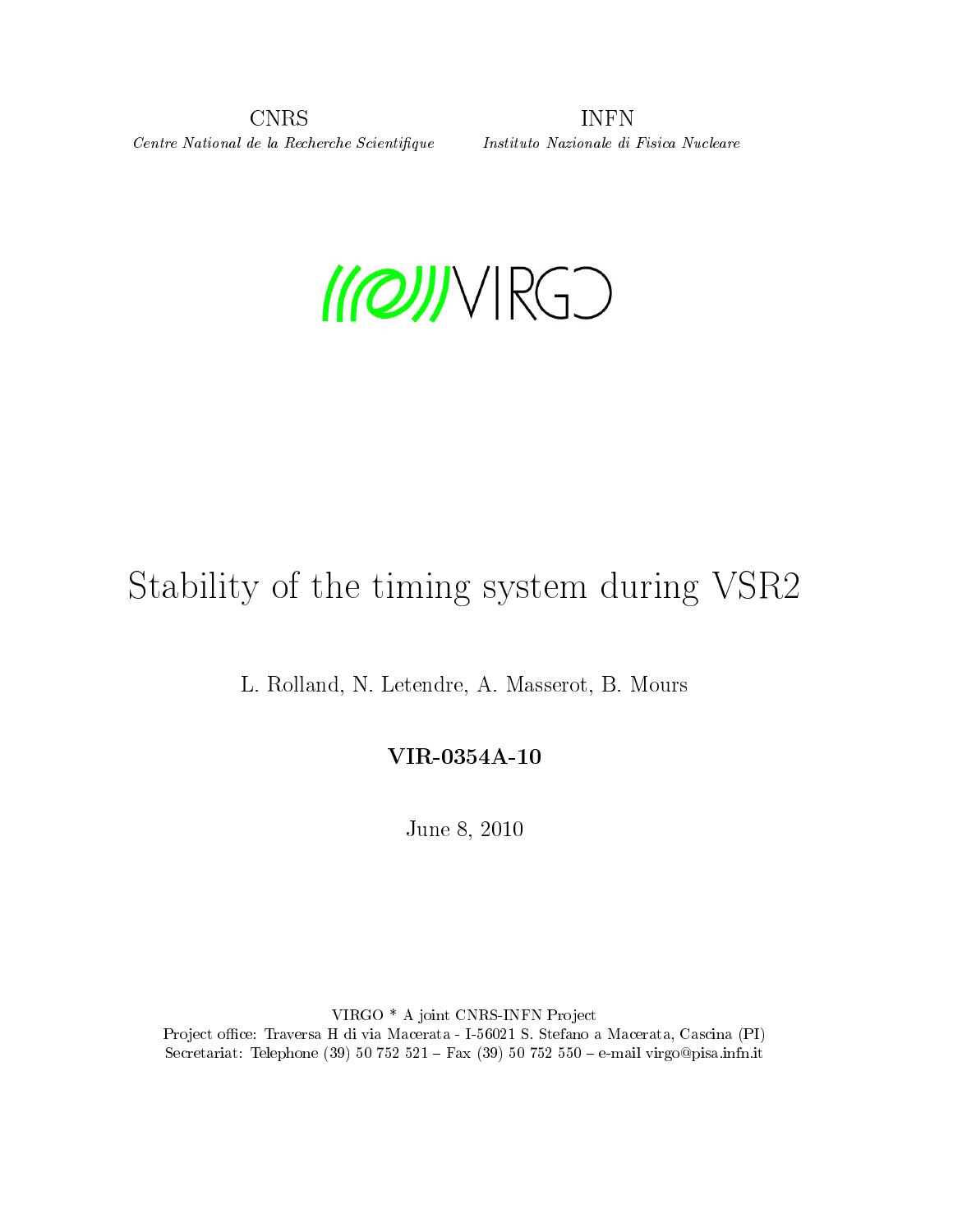# **Contents**

| $\mathbf{1}$ | Introduction                                                                                                                                                                                                                          |                            |  |  |  |  |  |
|--------------|---------------------------------------------------------------------------------------------------------------------------------------------------------------------------------------------------------------------------------------|----------------------------|--|--|--|--|--|
| $\mathbf{2}$ | Overview of the Virgo timing system<br>2.1                                                                                                                                                                                            | $\bf{2}$<br>$\overline{2}$ |  |  |  |  |  |
| $\bf{3}$     | Stability of the timing system                                                                                                                                                                                                        | 3                          |  |  |  |  |  |
|              | 3.1                                                                                                                                                                                                                                   | 3                          |  |  |  |  |  |
|              | 3.1.1                                                                                                                                                                                                                                 | $\overline{4}$             |  |  |  |  |  |
|              | 3.1.2                                                                                                                                                                                                                                 | 5                          |  |  |  |  |  |
|              | Comparison with an independant atomic clock<br>3.1.3                                                                                                                                                                                  | $6\phantom{.}6$            |  |  |  |  |  |
|              | 3.2                                                                                                                                                                                                                                   | 9                          |  |  |  |  |  |
|              | 3.3                                                                                                                                                                                                                                   | 13                         |  |  |  |  |  |
|              | Summary and the contract of the contract of the contract of the contract of the contract of the contract of the contract of the contract of the contract of the contract of the contract of the contract of the contract of th<br>3.4 | 13                         |  |  |  |  |  |
|              | 3.5                                                                                                                                                                                                                                   | 15                         |  |  |  |  |  |
| 4            | <b>Stability of the dark fringe readout (Pr</b> B1 AC <sub>p</sub> )<br>15                                                                                                                                                            |                            |  |  |  |  |  |
| 5            | Conclusion<br>17                                                                                                                                                                                                                      |                            |  |  |  |  |  |
|              | A Rejected data for timing stability studies                                                                                                                                                                                          | 19                         |  |  |  |  |  |
|              |                                                                                                                                                                                                                                       | 19                         |  |  |  |  |  |
|              | A $2$                                                                                                                                                                                                                                 | 21                         |  |  |  |  |  |
|              | $A_3$                                                                                                                                                                                                                                 | 22                         |  |  |  |  |  |
|              | A 4                                                                                                                                                                                                                                   | 22                         |  |  |  |  |  |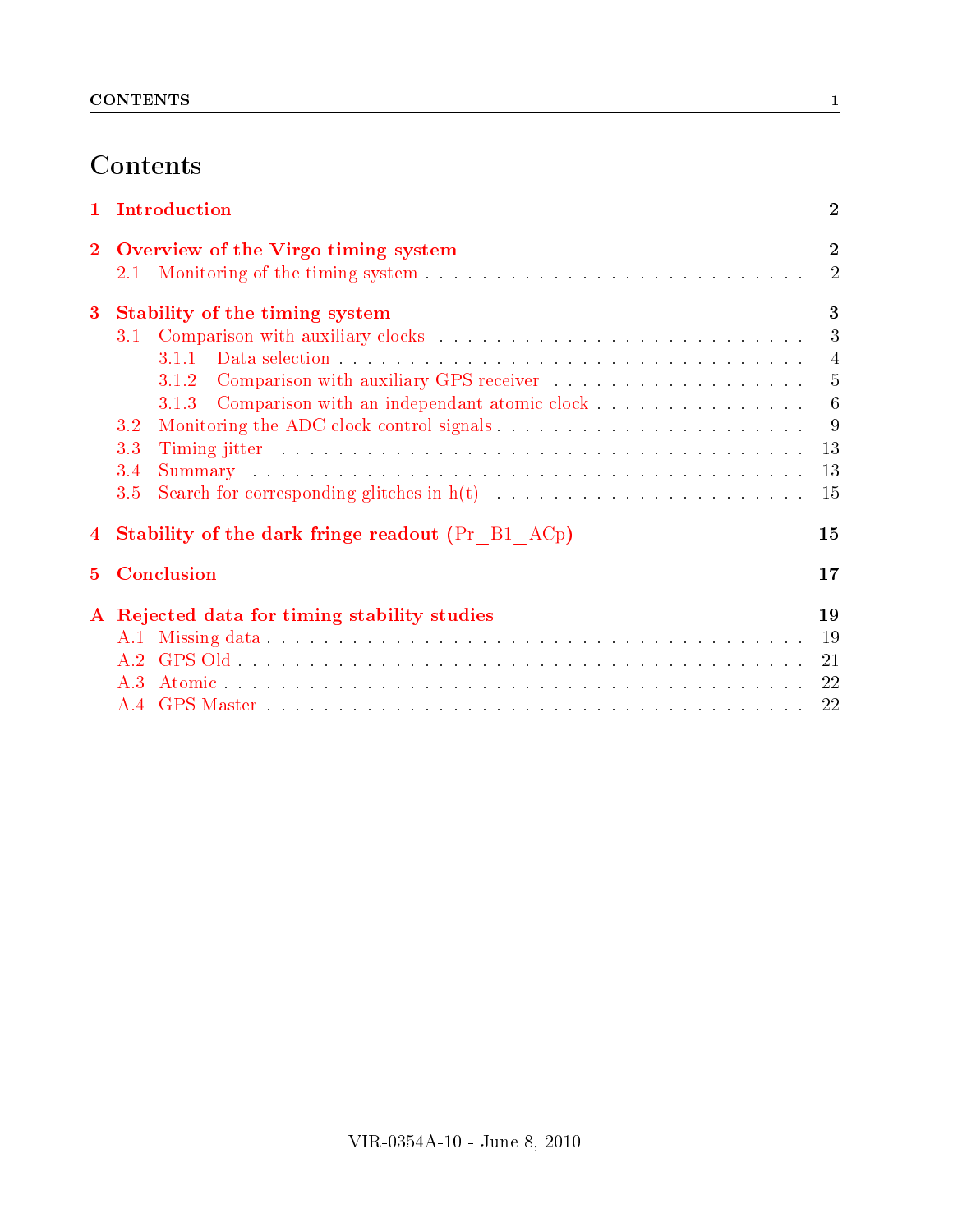## <span id="page-2-0"></span>1 Introduction

The Virgo timing system has been changed for the Virgo+ upgrade in 2008 [\[1\]](#page-18-0). The 1 PPS clock from the main GPS receiver is distributed to all the active elements of the four buildings of Virgo.

Channels recording the timing system behaviour are permanently acquired. In this note, the stability of the GPS receiver and of the timing distribution during the second Virgo science run (VSR2) are characterized. The run started on July 3rd, 2009 and ended in January 8th, 2010.

After a brief overview of the Virgo timing system, its overall stability is estimated comparing its 1 PPS clock to other clocks, from another GPS receiver and from an independent atomic clock. The stability of the timing distribution is then characterized and the timing jitter of the timing system is given.

Another important point for the calibration point of view is the absolute timing of the dark fringe readout, used for the  $h(t)$  reconstruction [\[2\]](#page-18-1). The readout response has been characterized in the note  $\left|3\right|$ . Its stability over the full VSR2 is checked in the last section.

# <span id="page-2-1"></span>2 Overview of the Virgo timing system

The Virgo data acquisition system (DAQ) and timing system installed before VSR2 have been described in [\[1\]](#page-18-0). The timing system is based on a master timing system controlled by GPS. Its roles are to give the rythm of the control loops and to give the time stamps to the DAQ.

The GPS receiver delivers a 1 pulse-per-second (PPS) clock and the corresponding date encoded in the IRIG-B format  $[4]$ . This signal is distributed to all active elements (i.e. ADC, DAC) located in the four ITF buildings with the same propagation delay, measured [\[1\]](#page-18-0) to 16.041  $\mu$ s. The precision of the IRIG-B 1 PPS pulse is  $\pm 100 \text{ ns}$  with respect to the 1 PPS reference signal coming from the GPS system (the GPS receiver internal clock has a frequency of 10 MHz).

As shown figure 1 of note  $[1]$ , the distribution of the IRIG-B signal is done through TDBoxes (Timing Distribution box, which do not contain digital electronics). Each ADC board contains a 100 MHz internal clock sychronized every second on the IRIG-B signal: the precision of the time stamps given by the ADC boards to the sampled data is thus of the order of  $10 \text{ ns}^1$  $10 \text{ ns}^1$ .

#### <span id="page-2-2"></span>2.1 Monitoring of the timing system

The monitoring of the timing system is described figure [1.](#page-3-2)

As described in section [3.1,](#page-3-1) the IRIG-B signal from the main GPS receiver is compared to the 1 PPS clocks generated by an old GPS receiver and by an independent atomic clock.

<span id="page-2-3"></span><sup>&</sup>lt;sup>1</sup> It was shown that the the 1PPS LEMO output of the TOLM has low frequency variations with respect to the 1 PPS input of the order 20 − 30 ns (see p.10 of note [\[1\]](#page-18-0)) due to the internal clock feed-back. The same clock and fee-back is used in the ADC boards.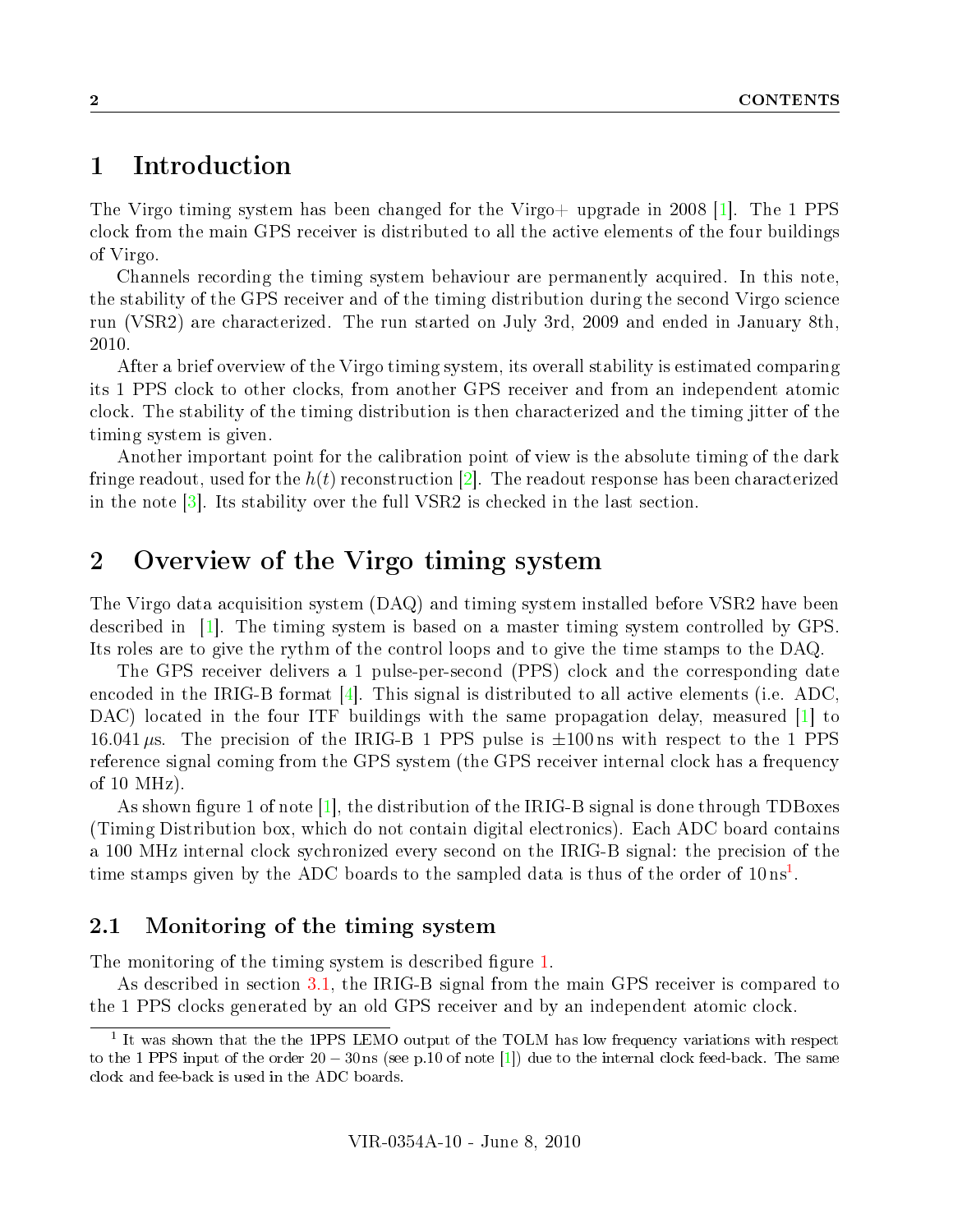

<span id="page-3-2"></span>Figure 1: Overview of the monitoring of the timing system.

The jitter noise (section [3.3\)](#page-13-0) is measured demodulating the 10 MHz clock generated by an ADC board by the 10 MHz clock generated by the atomic clock.

The stability of the delay introduced by the readout of the dark fringe channel is estimated comparing the IRIG-B signal to the 1 PPS from the main GPS receiver (section [4\)](#page-15-1).

Note that the ADC board PrB1 ADC0 is used to sample the dark fringe channel at 20 kHz (Pr\_B1\_ACp), and the ADC board MoniDET is used to sample the dark fringe channel at 40 kHz (Pr\_B1\_ACp\_40K).

# <span id="page-3-0"></span>3 Stability of the timing system

#### <span id="page-3-1"></span>3.1 Comparison with auxiliary clocks

In this section, the IRIG-B 1 PPS clock from the main GPS receiver is compared to other clocks used as reference in order to estimate its stability at the 1 s level during VSR2 and to check the presence of glitches. Two clocks are used: the clock from an auxiliary GPS receiver (100 ns precision), and an independent atomic clock (10 ps precision).

<span id="page-3-3"></span><sup>&</sup>lt;sup>2</sup> the old GPS receiver used during VSR1.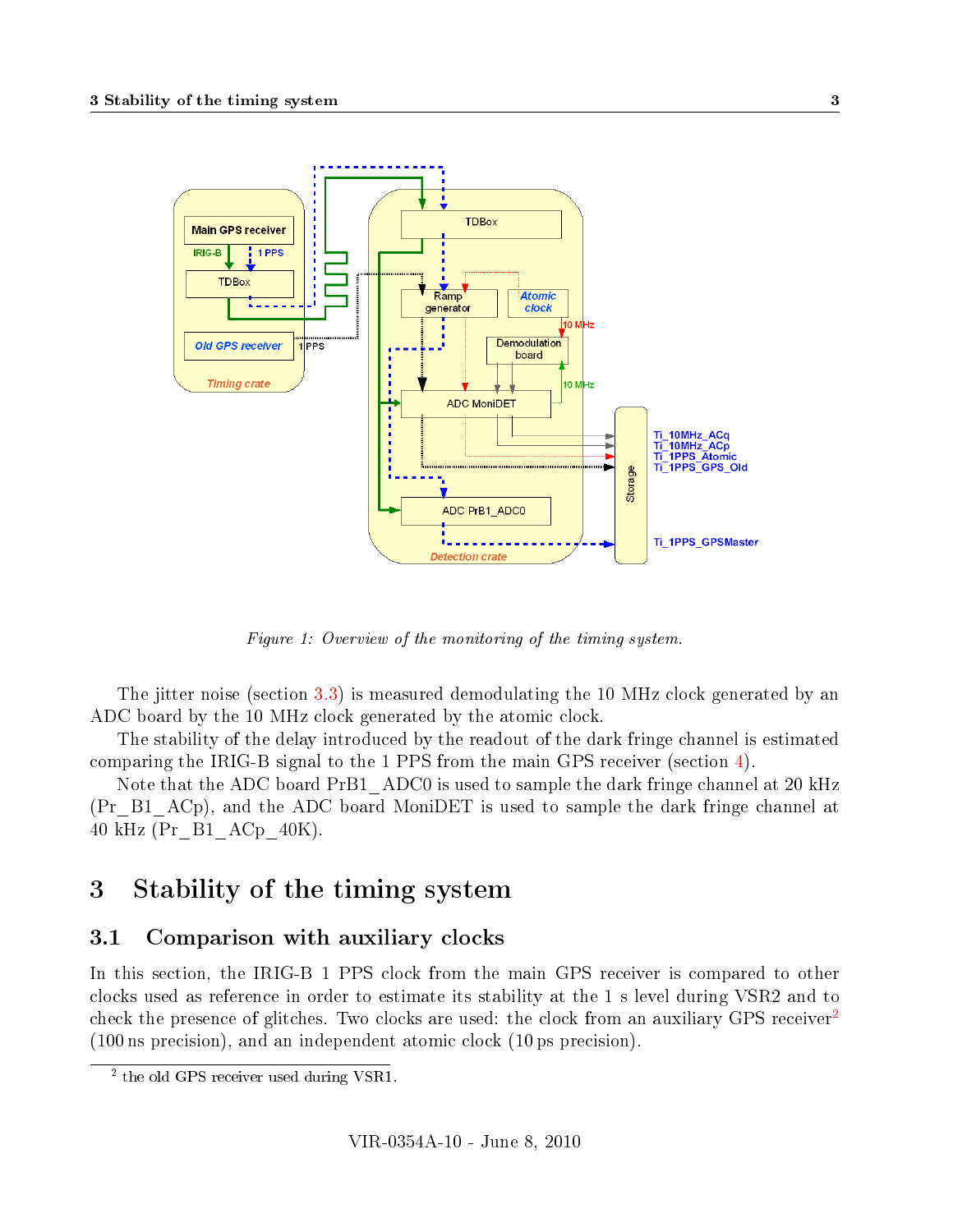

<span id="page-4-1"></span>Figure 2: Ramped 1 PPS signal, sampled at 20 kHz. The red line shows the fitted ramp. The offset of its intersection with the off-ramp level gives the delay from the Virgo timing system and the 1 PPS clock. (signal Ti\_1PPS\_GPSMaster at GPS 947000001).

For a given reference clock, its 1 PPS square-shaped signal is integrated into a ramp [\[5\]](#page-18-4) to better extract the starting time, and the ramp signal is sampled at 20 kHz through an ADC. An example of such a ramp signal is shown in figure [2.](#page-4-1) From the data, the delay between the start of the ramp and the start of the new second in the Virgo data is then measured. This measurement is computed online by TiMoni server. The evolution of the measured delays as function of time and their variations allow to characterize the timing system.

#### <span id="page-4-0"></span>3.1.1 Data selection

In order to be independent of possible interventions on the DAQ or on the TiMoni server only the data in *science mode* were included in the analysis<sup>[3](#page-4-2)</sup>. The total duration of data in *science* mode is 12870197 s (149 days) out of 15987600 s (185 days) of VSR2 (from GPS 931035615 to 947023214). The total duration of data not in *science mode* is 3117402 s (36.1 days).

Since the monitoring channels have been installed in July 21st 2009 (GPS 932220000), only the data after this date are used.

Periods with missing data were excluded. A criteria for missing data is defined for each analysis:

- Auxiliary GPS receiver analysis: TiMoni Ti 1PPS GPS Old t0 is 0,
- Atomic clock analysis: TiMoni\_Ti\_1PPS\_Atomic\_t0 is 0.

<span id="page-4-2"></span><sup>&</sup>lt;sup>3</sup> Channel Qc DQmoni\_ITF\_SCIENCEMODE\_flag = 1 when ITF in science mode.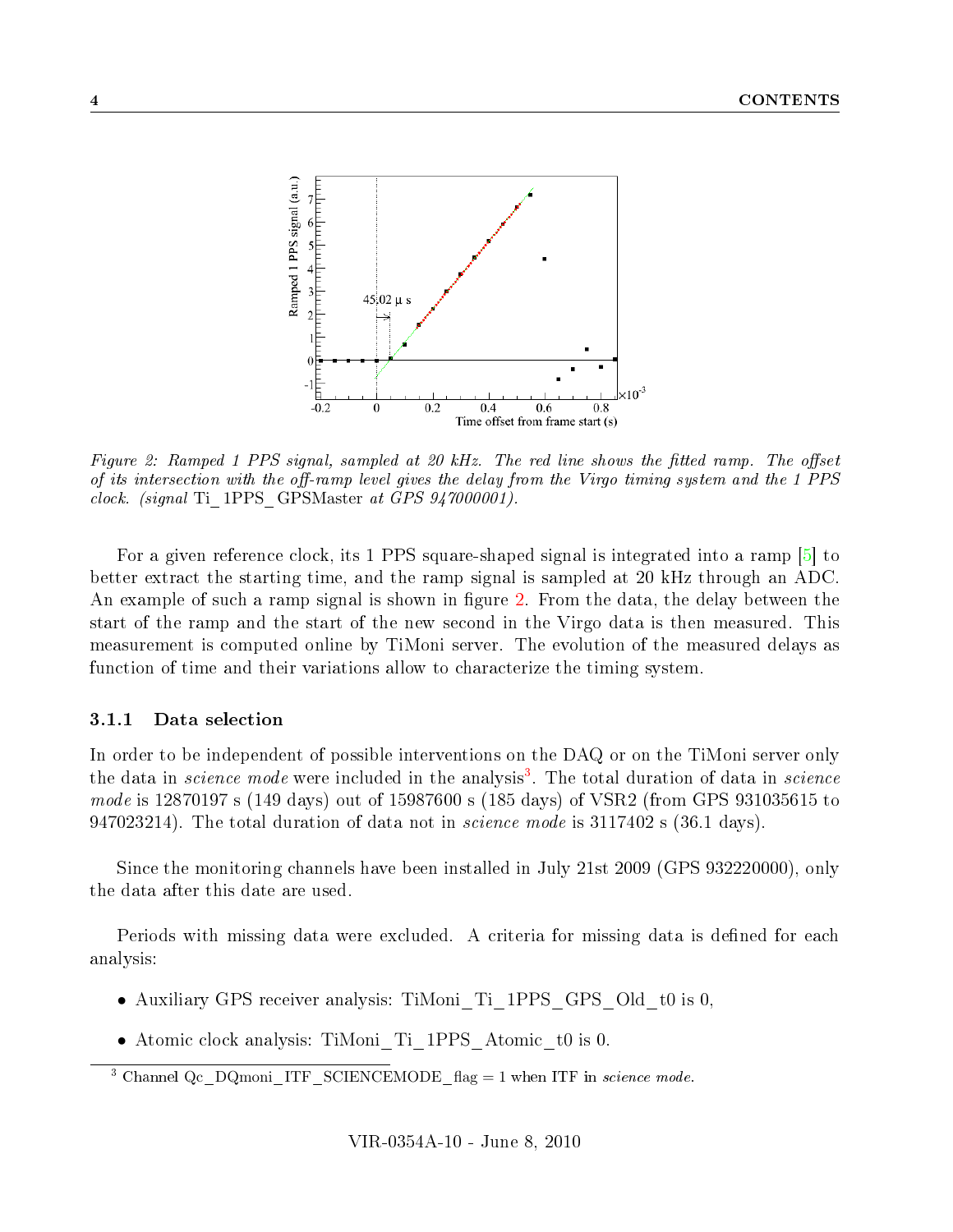

<span id="page-5-2"></span>Figure 3: Monitoring of the timing system using an auxiliary GPS receiver. The first column shows the data from July 21st to August 25th 2009 while the second column shows the data from Sep 9th 2009 to January 8th 2010. First line: time series of the monitored delays. Second line: distribution of the monitored delays. Only data during science mode segments of VSR2 have been selected.

In the *science mode* segments, the same periods of missing data are found for the two channels. which confirms that they are periods of missing data due to the DAQ. The total duration of skipped data due to missing data is  $341$  s: they represent only  $0.0023\%$  of the *science mode* data (their list is given in appendix [A.1\)](#page-19-1).

Periods with measured delays larger than 1 s were excluded since they indicate some troubles in the TiMoni server<sup>[4](#page-5-1)</sup>. It never happened during *science mode* data.

#### <span id="page-5-0"></span>3.1.2 Comparison with auxiliary GPS receiver

The delay computed by the TiMoni server related to the auxiliary (old) GPS receiver is stored in the channel TiMoni\_Ti\_1PPS\_GPSOld\_t0 (1 Hz). The 1 PPS clock of the auxiliary GPS receiver has a precision of 100 ns (internal clock of 10 MHz). This monitoring would highlight timing glitchs from the GPS receiver and the timing distribution path from the GPS receiver

<span id="page-5-1"></span><sup>&</sup>lt;sup>4</sup> for example when the ramped channel was sampled at 800 kHz during few minutes.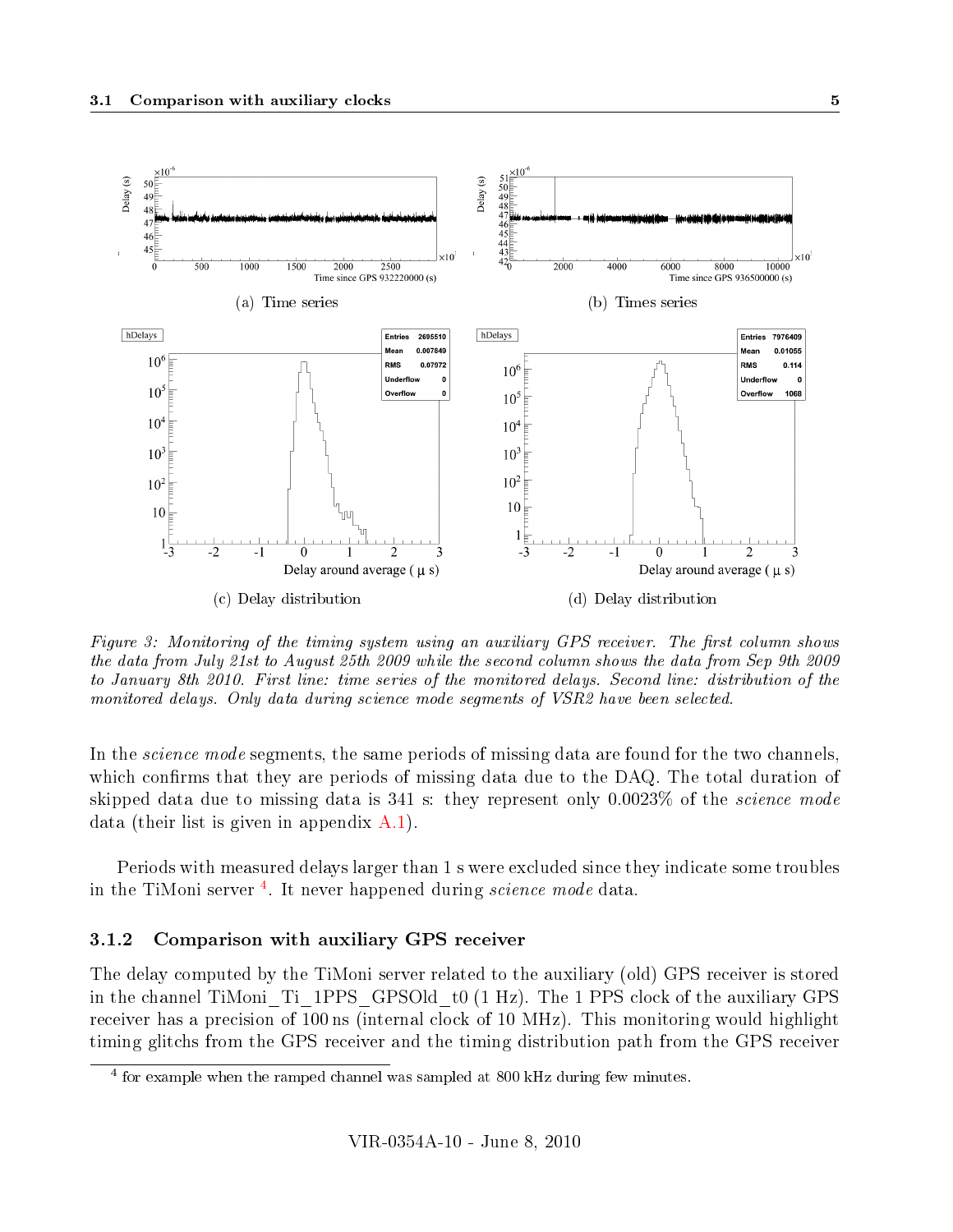to the ADC sampling the ramped signal. It would not see glitchs related to the GPS system itself which is the master of both GPS receivers. The 1 PPS signal from the auxiliary GPS receiver is sent to the *ramping* electronics through 3 km of cable in order to introduce a similar delay as the one of the IRIG-B signal propagation. Thus, the absolute value of the measured delays should be close to 0.

No drift is expected between both clocks, enslaved on the GPS signal. Since the ADC channel used to read the ramped signal has been changed in August 25th 2009 (logbook entry  $24413$ <sup>[5](#page-6-1)</sup>, two periods have been analysed (the average delay is sligthly different between both periods due to the use of different anti-alias filters in the ADC board mezzanines). The channel TiMoni\_Ti\_1PPS\_GPSOld\_t0 contains bad data from this change up to September 9th 2009, when the TiMoni server has been restarted. This period has been excluded from the analysis.

The time series and distribution of the delays monitored during the full VSR2 is shown in figure [3.](#page-5-2) 1068 delays are outside the distribution. They all happened on September 28th 2009 (Monday), between 13h04m34s and 13h37m28s LT, with delays around 0.39 s (see ap-pendix [A.2\)](#page-21-0). It was a period when the auxiliary GPS receiver was not properly locked<sup>[6](#page-6-2)</sup>: they do not indicate any trouble in the main timing system.

Not taking into account this outsider events, the RMS of the distribution is  $\sim 100$  ns and no tails are observed outside  $\pm 1.5 \mu s$ . The RMS is in agreement with the precision of the GPS receiver clocks. The tails are also of the same order of magnitude as the clock precisions.

The absolute value of the measured delay is  $\sim 47 \mu s$ . As described in note [\[3\]](#page-18-2), p.6 − 7 (for channel Ti\_1PPS\_GPSMaster), the expected delay between the start of the frame and the 1 PPS clock from the auxiliary GPS receiver is  $50 \pm 2 \ \mu s^7$  $50 \pm 2 \ \mu s^7$ . It was also shown that the estimation of the delay fitting the ramp by a straight line introduces systematic errors of  $\pm 4$   $\mu$ s on the absolute value (depending on the number of samples used in the fit for example)<sup>[8](#page-6-4)</sup>. The measured delay is thus finally  $47 \pm 4 \mu s$  and the expected delay  $50 \pm 2 \mu s$ . To conlude, the 1 PPS signals from the two GPS receivers are coincident within systematic errors.

#### <span id="page-6-0"></span>3.1.3 Comparison with an independant atomic clock

Another way to monitor the stability of the timing system at the 1 s level, is based on the 1 PPS signal delivered by an independent Rubidium atomic clock [\[5\]](#page-18-4). The 1 PPS output of the atomic clock has a jitter of 10 ps RMS. As previously, the signal is integrated into a ramp and sampled at 20 kHz through an ADC. The delay between the start of the ramp and the start of the new second in the Virgo data is then measured: channel TiMoni Ti 1PPS Atomic to  $(1 Hz)$ .

<span id="page-6-2"></span><span id="page-6-1"></span><sup>&</sup>lt;sup>5</sup> signal Ti\_1PPS\_GPSOld acquired on channel 09 before and on channel 13 after.

 $\overline{6}$  It was found in the log file where all the issues of the auxiliary GPS VME board are stored: /virgoLog/TiM/TiServer/GPS\_status.txt

<span id="page-6-3"></span><sup>&</sup>lt;sup>7</sup>here we neglect the slight difference of delay introduced by the ADC analog mezzanine wrt the note  $[3]$ .

<span id="page-6-4"></span><sup>&</sup>lt;sup>8</sup> the online fit uses 11 samples for Ti\_1PPS\_GPSMaster and 13 samples for Ti\_1PPS\_GPSMaster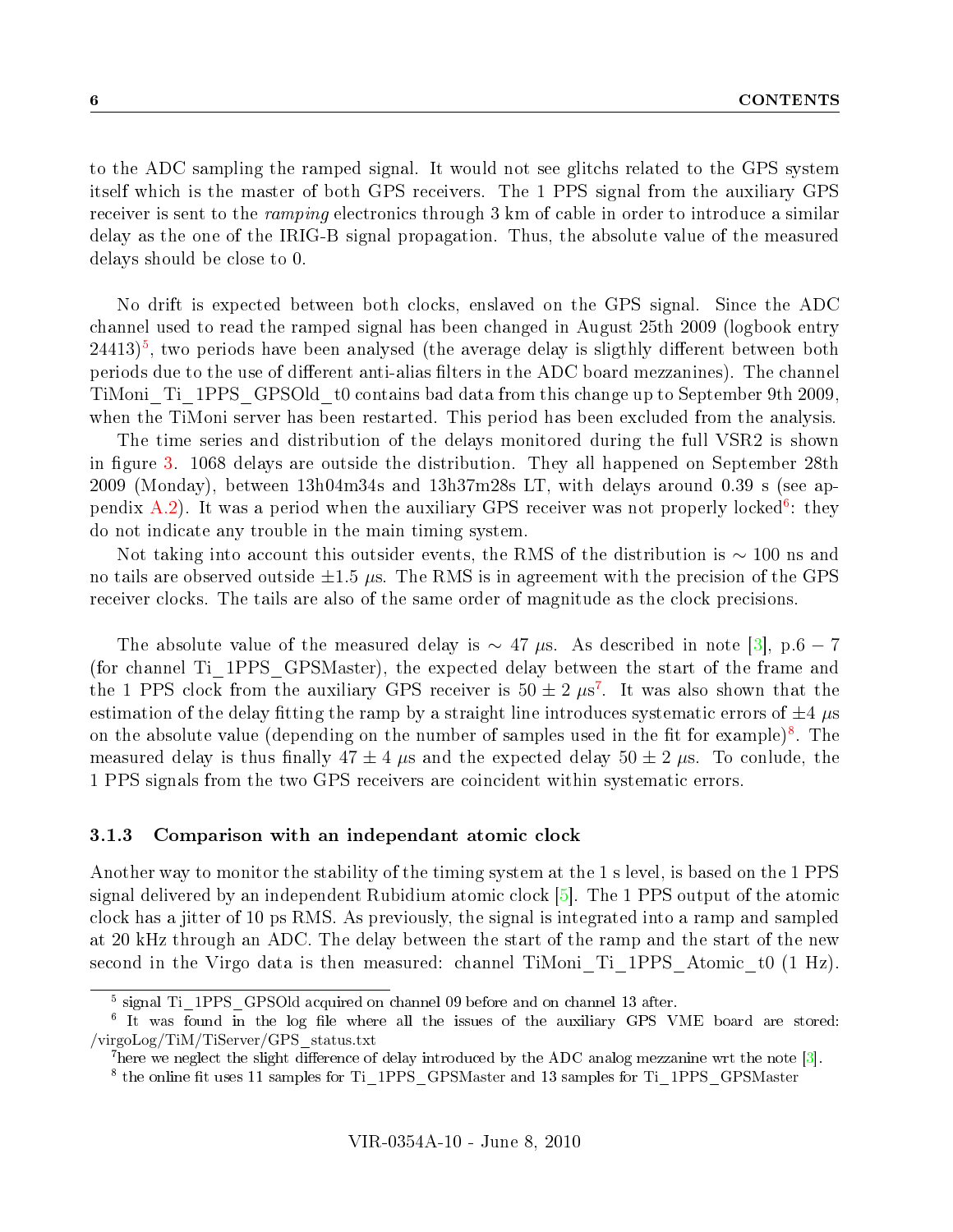

<span id="page-7-0"></span>Figure 4: Measured delay between the atomic clock and the GPS receiver 1 PPS clocks during  $\sim$  12 days.

This comparison would highlight timing glitchs from the GPS system, the GPS receiver and the timing distribution path from the GPS receiver to the ADC sampling the ramped signal. It is thus more important than the comparison with the auxiliary GPS receiver.

The monitoring atomic clock being independent of the Virgo timing system, its clock slowly drifts from the GPS reference. The drift is estimated assuming it is linear over periods of one day. In the following, the time series is corrected for the estimated drift. In order to properly correct for the drift, all VSR2 data were included in this analysis, not only the *science mode* segments.

Due to the drift, the ramp samples that are used in the fit are also slowly drifting as shown figure [4.](#page-7-0) Every time the clock has drifted by 50  $\mu$ s, a new sample at the start of the ramp is included in the fit of the ramp<sup>[9](#page-7-1)</sup>. This introduces a bias in the delay estimation, seen as a jump in the delay measurement. Such jumps appear about every 12 days ( $\sim 10^6$  s) with estimated amplitudes of  $12.12 \pm 0.032$   $\mu$ s (see figure [5\(a\)\)](#page-8-0). Due to the presence of noise in the signals, the new sample used in the fit is included/excluded randomly when it is close to the fit selection threshold. Such a jumpy period lasts about 15 minutes ( $\sim 10^3$  s). In order not to remove these periods from the analysis,  $12.12 \mu s$  are added or subtracted to the channel TiMoni\_Ti\_1PPS\_Atomic\_t0 each time such a jump is detected. In practice, a jump is defined when these two conditions are fulfilled:

- the difference between the current delay  $t0<sub>i</sub>$  and the delay measured the previous second  $t0_{i-1}$  is between 11 µs and 13 µs.
- and the difference between the identities of the first sample used in the current fit and in the previous fit varies by  $\pm 1$ .

The ADC channel used to read the ramped signal has been changed in August 25th 2009 (logbook entry 24413)<sup>[10](#page-7-2)</sup>. The value of TiMoni Ti 1PPS Atomic t0 changed by  $\sim 0.3 \mu s$ since a different mezzanine is used in the two periods. The estimation of the drifts has been

<span id="page-7-1"></span><sup>9</sup> Since the ramp is not perfectly linear.

<span id="page-7-2"></span><sup>&</sup>lt;sup>10</sup> signal Ti 1PPS Atomic acquired on channel 08 before and on channel 12 after. GPS 935222496.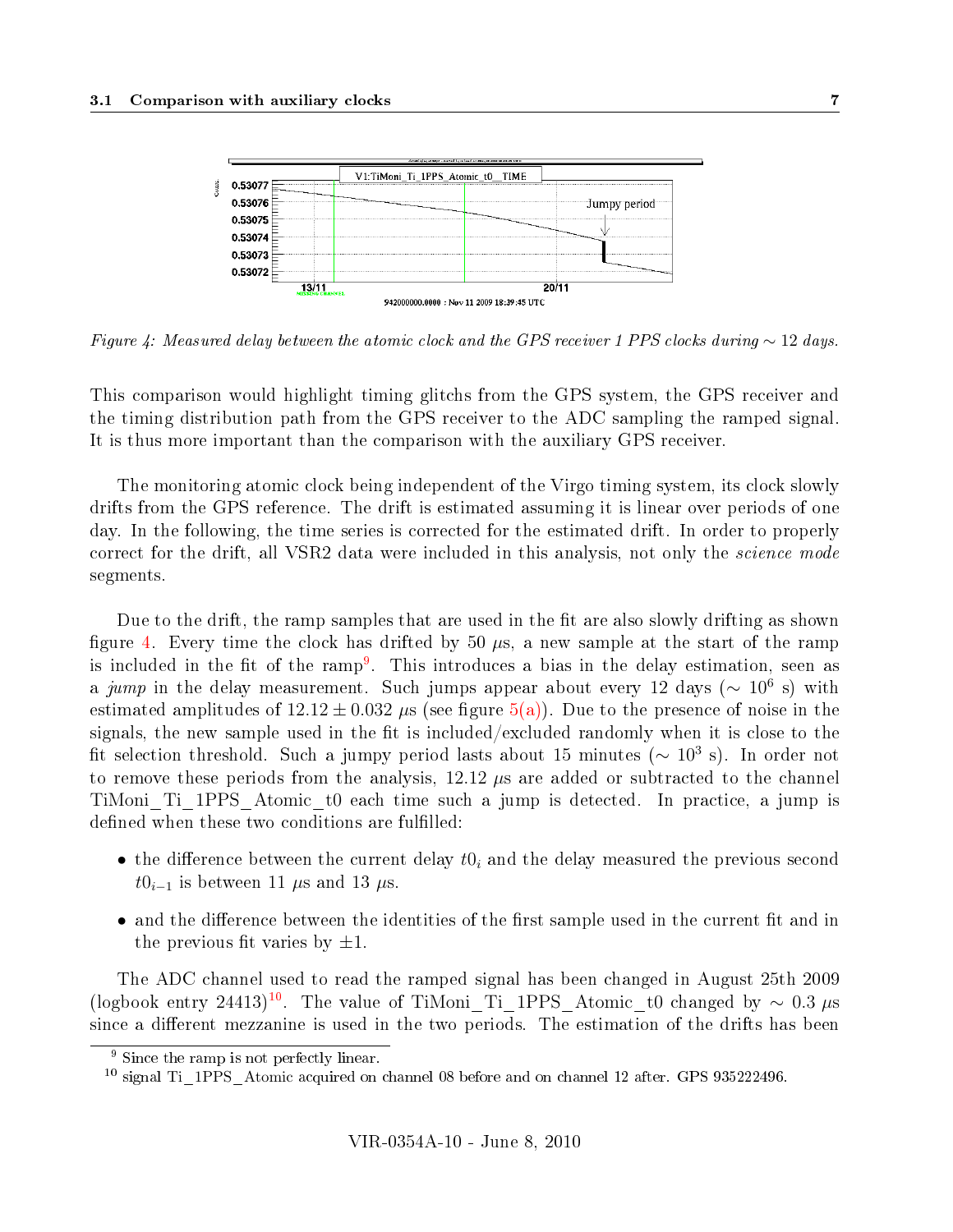<span id="page-8-0"></span>

<span id="page-8-2"></span><span id="page-8-1"></span>Figure 5: Monitoring of the timing system using an independent atomic clock. (a) left: amplitude of the jumps that have been rejected. right: distribution of the time between two consecutive jumps. (b) The time series of the monitored delays (corrected for the clock drift) are shown, from July 21st 2009 to January 8th 2010. (c) Distribution of the monitored delays. No selection on the science mode status was applied.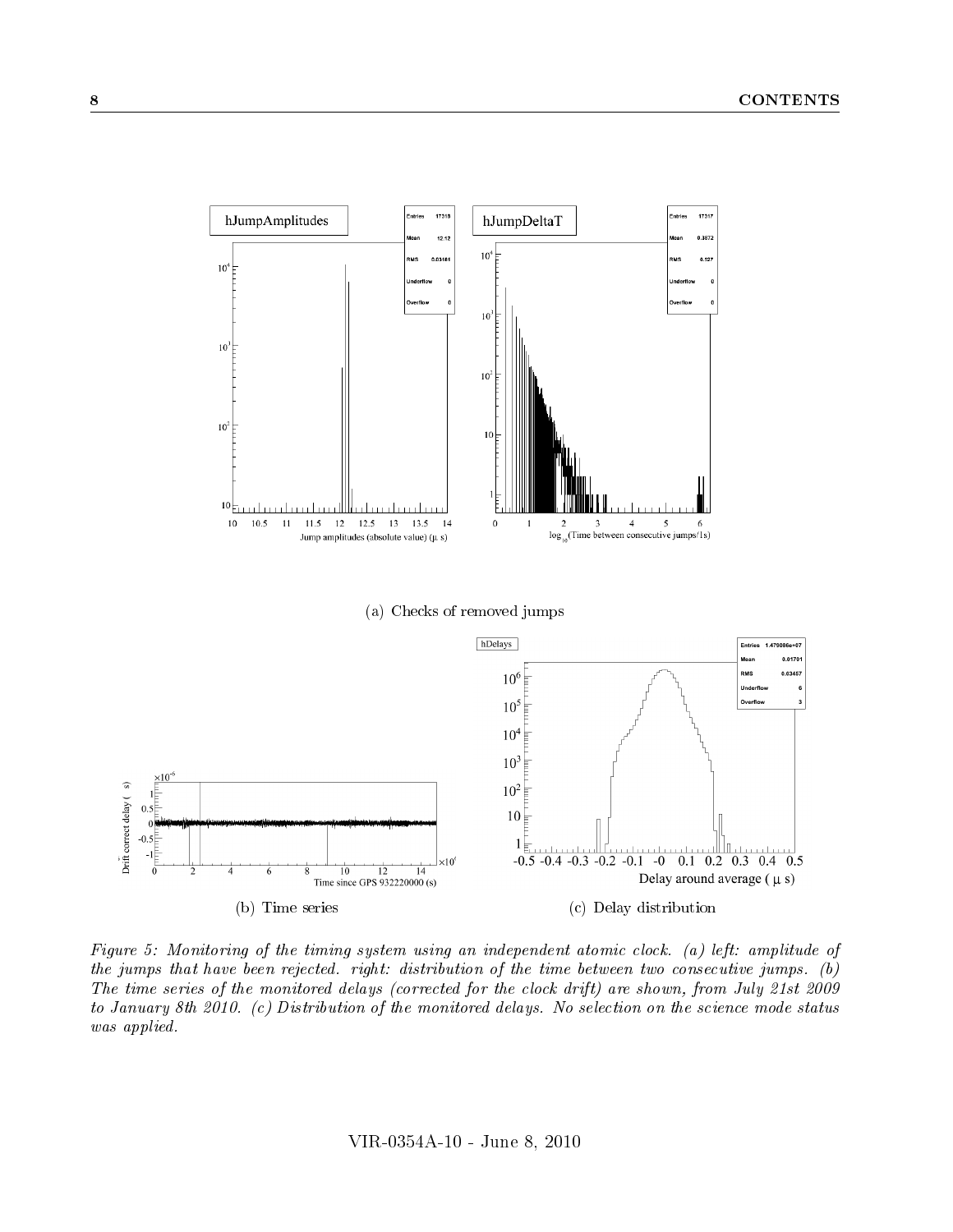forced to be done before and after this time independently.

An anormal behaviour was found on August 11th 2009 at 8h38m UTC (GPS 934015111 to 934015113) that spoiled the drift estimation for this day. They happened during a maintenance period and is thus related to non-standard activities. These 3 s of data have been rejected from the analysis.

The data that have been rejected (due to missing data during DAQ maintenance) between July 21st 2009 and January 8th 2010 represents 12350 s (0.083% of the data).

The distribution of the delays around the average drift monitored during the full VSR2 is shown in figure [5.](#page-8-1) 9 events have delays that are outside the distribution range. They all happened during maintenance periods:

- August 11th 2009, 8h38 UTC, with DAQ maintenance (logbook entry 24188),
- August 18th 2009, between 7h30 and 7h54 UTC, with DAQ maintenance (logbook entry 24294),
- August 25th 2009, 8h01 UTC, with DAQ maintenance and a swap of channels to read the ramped 1 PPS signals (logbook entry 24413),
- November 3rd 2009, 8h33 UTC, with DAQ maintenance (logbook entry 25482).

As a consequence, they do not indicate glitches in the Virgo timing system in normal condition. The RMS of the distribution is 34 ns and no tails are observed outside  $\pm 0.3 \mu$ s. The RMS

is in agreement with the expected fluctuations of the ADC internal clock used to timestamped the data (the jitter from the atomic clock being negligible). The tails have the same order of magnitude as the precision of the IRIG-B signal from the main GPS receiver used to control the ADC.

#### <span id="page-9-0"></span>3.2 Monitoring the ADC clock control signals

Each ADC board contains a 100 MHz clock used to give the rythm of the sampling. These clocks are enslaved on the IRIG-B signal coming from the main GPS receiver through different TDBoxes (see figure 1 of note  $|1|$ ). The corrections generated every second by the ADC boards to re-synchronize their clock to the IRIG-B signal are permanently saved in the data. They are expected to monitor glitches from the main clock, in the timing distribution system or from the ADC board clock itself.

The distributions of the errors received by ADC boards at different locations in the timing distribution are given figure  $6$ , using *science mode* segments of VSR2. The measured RMS is  $\sim$  4 ns. It is lower than the  $\sim$ 10 ns from ADC clock synchronisation since the fluctuations are at low frequency: most corrections are around 0, which induces a lower RMS. Some tails are visible but the error signals are all lower than  $\pm 0.3 \mu s$ , which is compatible with the precision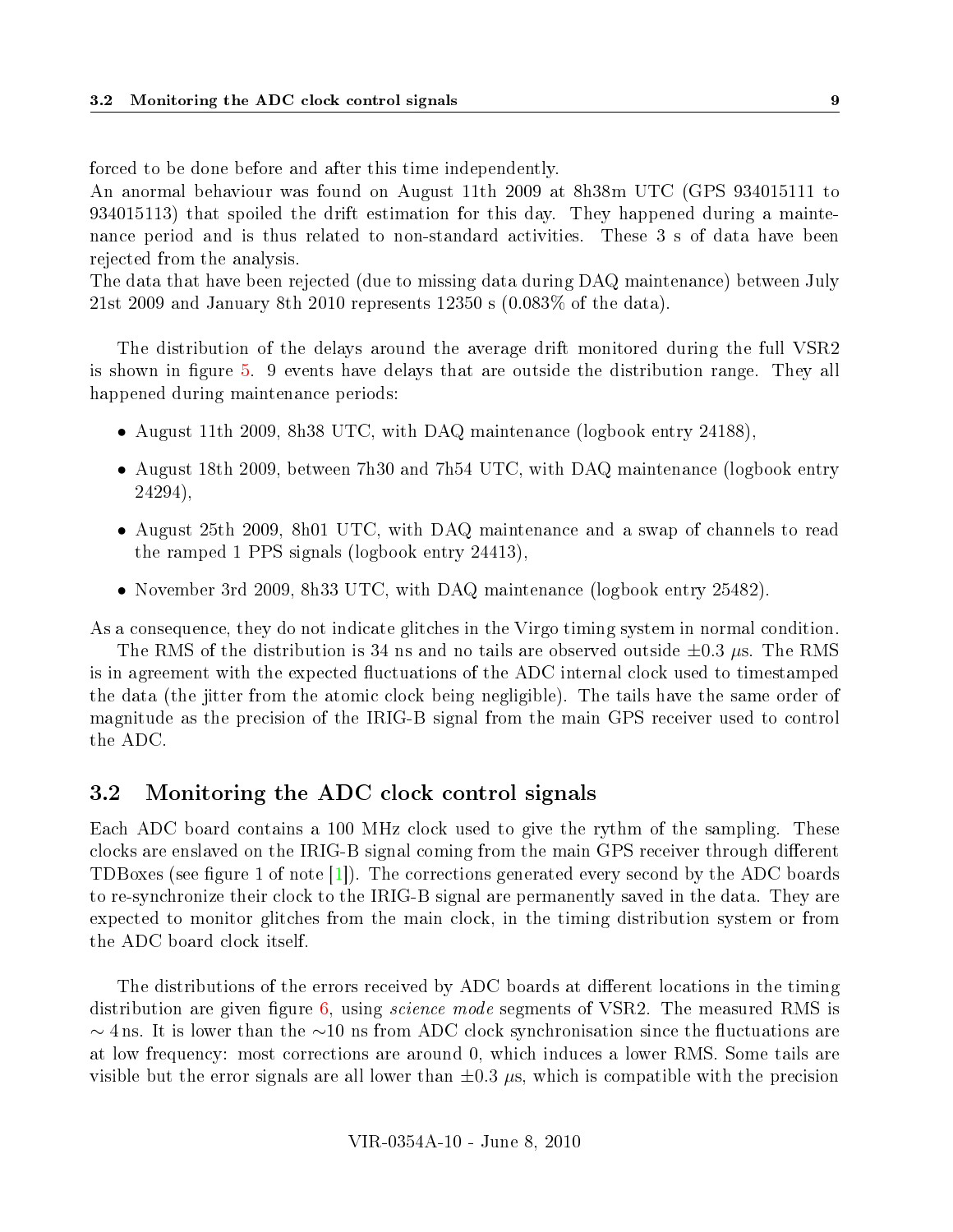

<span id="page-10-0"></span>Figure 6: Distribution of the error signals used to control 10 different ADC boards clocks during VSR2. In x-axis, 1 count represents 10 ns. Only science mode segments have been analysed.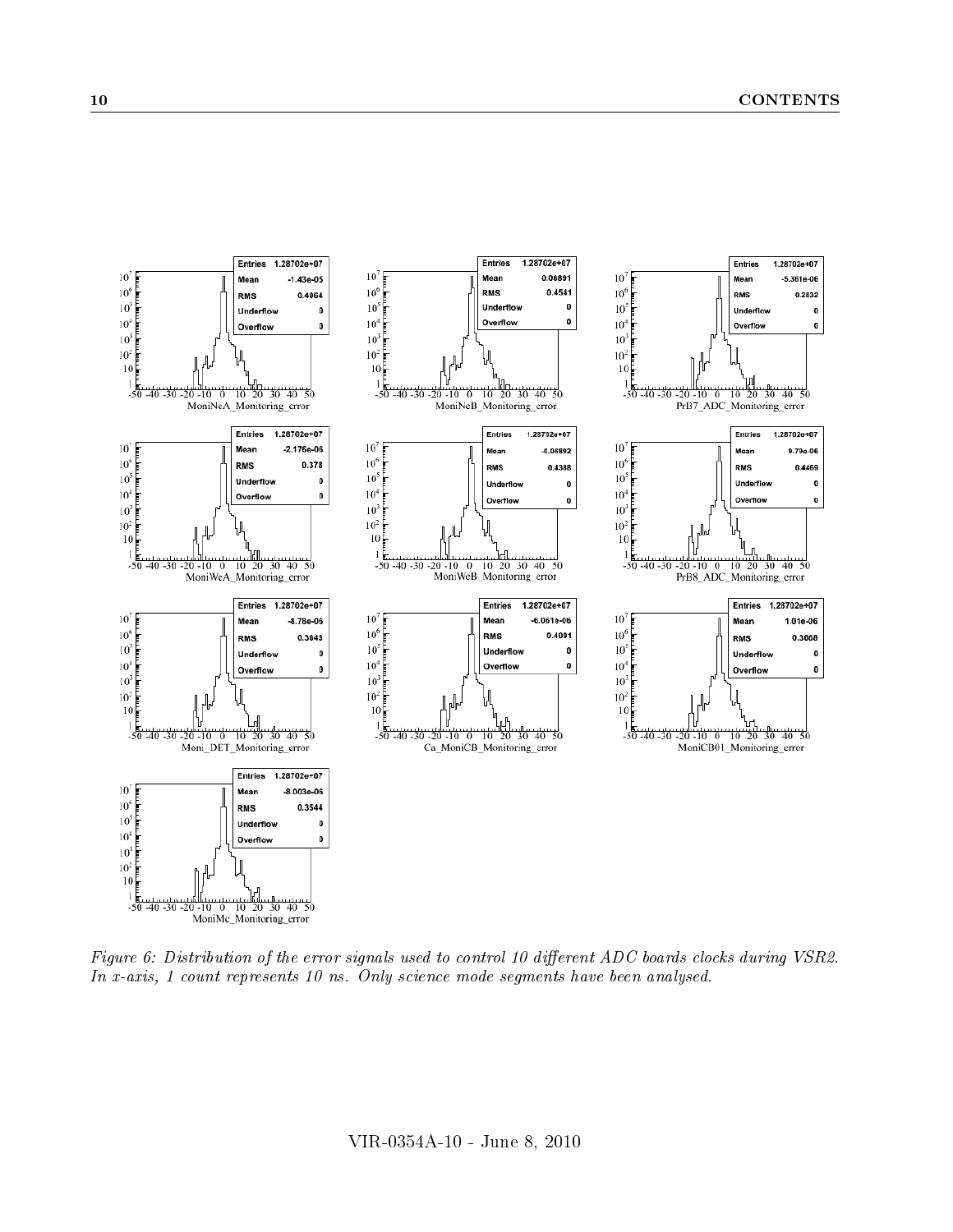

<span id="page-11-0"></span>Figure 7: Time series of the error signals used to control 10 different ADC boards clocks, in July 2009. In y-axis, 1 count represents 10 ns. Errors are artificially set to 0 when the ITF is not in science mode.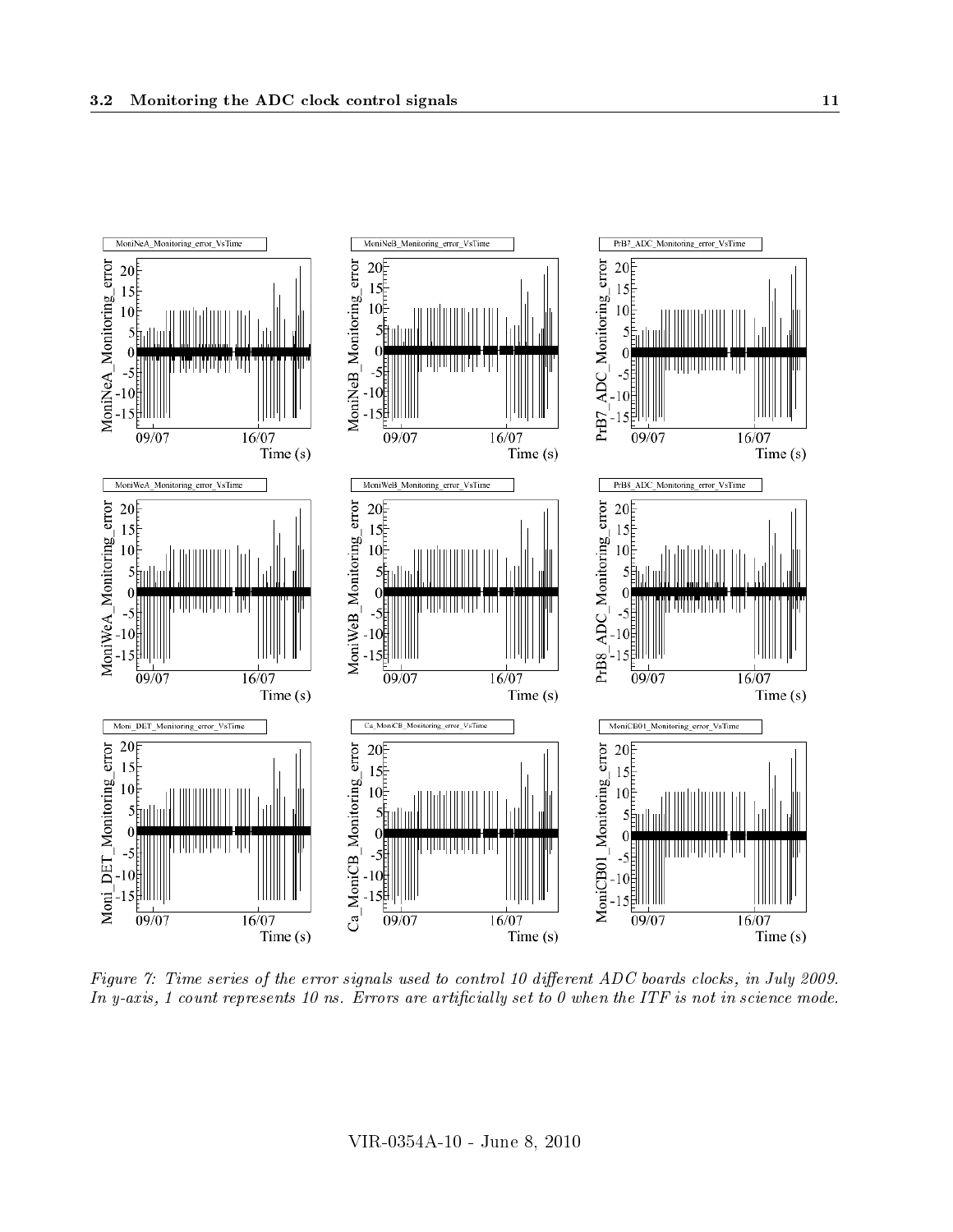

<span id="page-12-0"></span>Figure 8: Time series of the error signals used to control 10 different ADC boards clocks, in November 2009 In y-axis, 1 count represents 10 ns. Errors are artificially set to 0 when the ITF is not in science mode.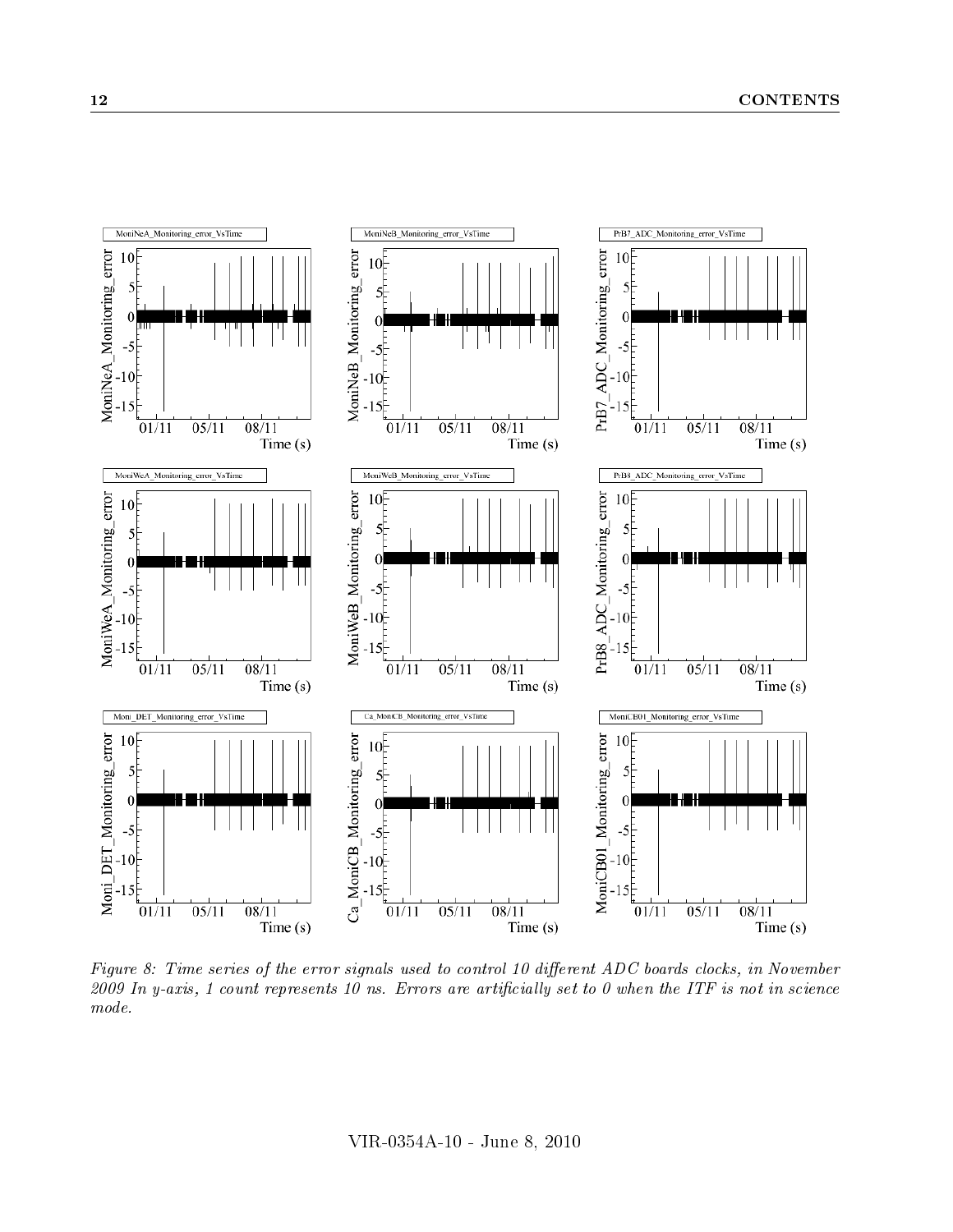of the IRIG-B signal of the main GPS receiver used to synchronize the ADCs.

The time series of the error signals are given figures [7](#page-11-0) and [8](#page-12-0) during two short periods<sup>[11](#page-13-2)</sup>. Most of the glitchs are seen by all ADC boards at the same time and with the same amplitude<sup>[12](#page-13-3)</sup>, which indicates that they come from the GPS system, the GPS receiver or the first TDBox which is common to the all the timing distribution. The second hypothesis is unlikely since no glitch is observed from the other TDBoxes, which anyway do not contain any digital logic.

#### <span id="page-13-0"></span>3.3 Timing jitter

The timing jitter of the timing system below 1 s has also been measured. The method are result are given in the note  $\left[3\right]^{13}$  $\left[3\right]^{13}$  $\left[3\right]^{13}$ . It permits to monitor the phase noise of the 10 MHz clock generated by the ADC and used to sample the data.

The 10 MHz clock generated by the ADC MoniDET is used as local oscillator to demodulate the 10 MHz clock generated by the independent atomic clock. The phase between the two clocks is extracted as function of time from the demodulated signals Ti\_10MHz\_ACp, ACq sampled at 20 kHz. √

As shown figure [9,](#page-14-0) the timing jitter was found to be below  $0.1 \text{ ns/s}$ Hz above 1 Hz.

#### <span id="page-13-1"></span>3.4 Summary

Different ways to monitor the Virgo timing system has been studied. The different results are summarized and combined in order to conclude about the Virgo timing stability during VSR2.

The comparison of the 1 PPS clock of the main GPS receiver of the timing system with the clock of an independent atomic clock is the most powerfull test to search for instabilities in the timing system. It has shown that the timing (GPS system, GPS receiver and timing distribution) has been stable within 0.3  $\mu$ s during VSR2. However, this monitoring was installed only in July 21st 2009: the first 18 days of VSR2 were not checked with this method.

Similar, but less stringent, comparison using the clock of an auxiliary GPS receiver as reference did not show any issue. Additionnal information extracted from this comparison is that the 1 PPS arrival times from both GPS receivers agree within 4  $\mu$ s(the uncertainty coming from the systematic errors of the ramp linear fit).

<span id="page-13-2"></span><sup>&</sup>lt;sup>11</sup> Note that the channels MoniNeA, MoniNeB, MoniWeA and MoniWeB did not work from November 17th 2009. It is probably an issue with the frame builder.

<span id="page-13-3"></span><sup>&</sup>lt;sup>12</sup> Note that the glitches seen in the ADC boards used for locking (i.e. B1, B7, B8, with PAGE DELAY =  $-50 \mu s$ ) are seen 1 s before the glitches seen in the monitoring ADC boards (PAGE DELAY = 0). This is under investigation but is probably related to the time offset added in the DAQ ( $PAGE$  DELAY).

<span id="page-13-4"></span><sup>&</sup>lt;sup>13</sup> The ADC7674 SN30 whose 10 MHz clock is used to demodulate the atomic 10 MHz clock is not the ADC used to read the dark fringe at 20 kHz. It is the ADC used to read the dark fringe at 40 kHz.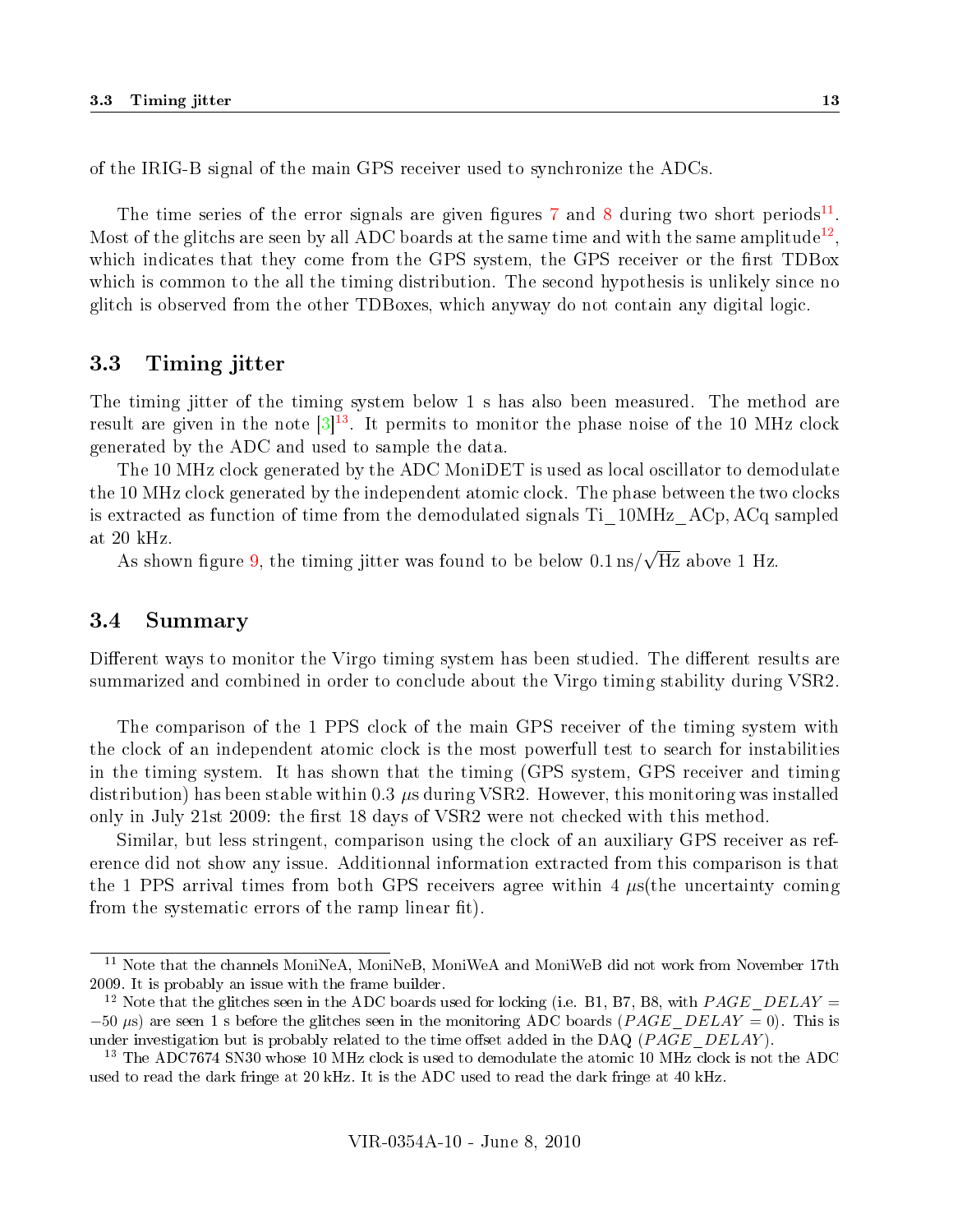

<span id="page-14-0"></span>Figure 9: Timing jitter measurement. Data from GPS 933001200, for 1.7 hours.



(b) Error signal of an ADC board

<span id="page-14-1"></span>Figure 10: Correspondance of the times series of the drift corrected delay estimated from the atomic clock and of the error signal of an ADC board during the same period (GPS 942700000, for 300000 s).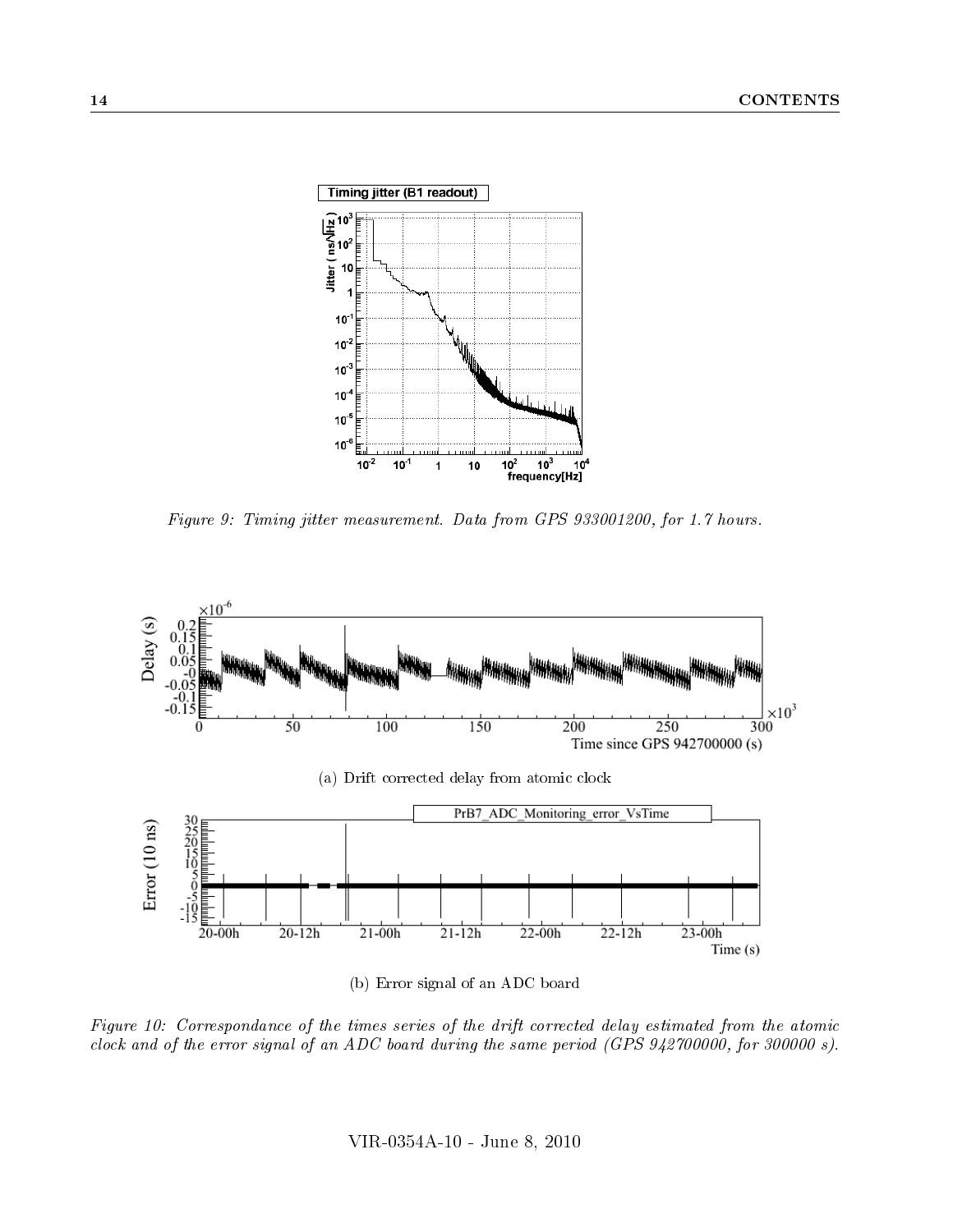The monitoring of the errors signals that control the different ADC boards clocks has also shown that the timing distribution is stable within 0.3  $\mu$ s and during the full VSR2. The observed glitches are detected on all the error signals, which indicates that the source of the glitches is close to the main timing board. No hint for glitches introduced by the timing signal propagation were found. As shown figure  $10$ , these glitches are also seen in the monitoring using the atomic clock and are therefore already included in the timing precision estimated above.

To conclude, the precision of the timing system during VSR2 has been of 0.3  $\mu$ s. The observed glitches could come from the GPS system or the main GPS receiver. The glitches being compatible with the precision of the GPS receiver internal clock, we conclude that the GPS receiver is the source of most of them.

#### <span id="page-15-0"></span>3.5 Search for corresponding glitches in  $h(t)$

In this section, it is checked if the glitches observed in the timing distribution have an impact on the  $h(t)$  channel. The mbta online analysis for CBC search has been used for this check.

For every glitches seen in the detection ADC board (channel PrB1 ADC0 Monitoring error, glitches with more than 10 ADC counts, i.e. 100 ns), the number of mbta events in a window of 1 s around the glitch has been measured<sup>[14](#page-15-2)</sup>. The number of mbta events in 1 s windows translated by  $\pm 20$  s around the glitch have also been measured to estimate the background. The number of mbta events as function of the window position is thus obtained for each timing glitch. The sum of these distribution over the 418 timing glitches is shown figure  $11$ . No excess of events is seen around 0, when the window is in coincidence with the timing glitches. It is an indication that the timing glitches have no impact on the data analysis.

# <span id="page-15-1"></span>4 Stability of the dark fringe readout (Pr B1 ACp)

The absolute timing calibration, used in particular for  $h(t)$  reconstruction, is based on the dark fringe readout timing calibration. As described in the note  $|3|$  (section 2), the delay introduced by the dark fringe readout is monitored from the ramped 1 PPS signal from the main GPS receiver, sampled at 20 kHz. The precision of the 1 PPS output signal of the main GPS receiver is  $\pm 10 \text{ ns}$ . The delay is measured online and stored in the channel TiMoni\_Ti\_1PPS\_GPSMaster\_t0 (1 Hz).

The times series of the delay measured during the *science mode* segments of VSR2 is shown figure  $12(a)$ . As expected, no drift is observed. The distribution of the delays around the average value is shown figure [12\(b\).](#page-16-2) Its RMS is 38 ns and all tails are lower than 0.3  $\mu$ s. This distribution is similar to the timing system fluctuations monitored with the atomic clock (see figure  $5(c)$ ). This is expected since, as for the atomic clock, the precision of the 1 PPS clock of

<span id="page-15-2"></span><sup>14</sup> All mbta events are used, no selection on SNR has been applied.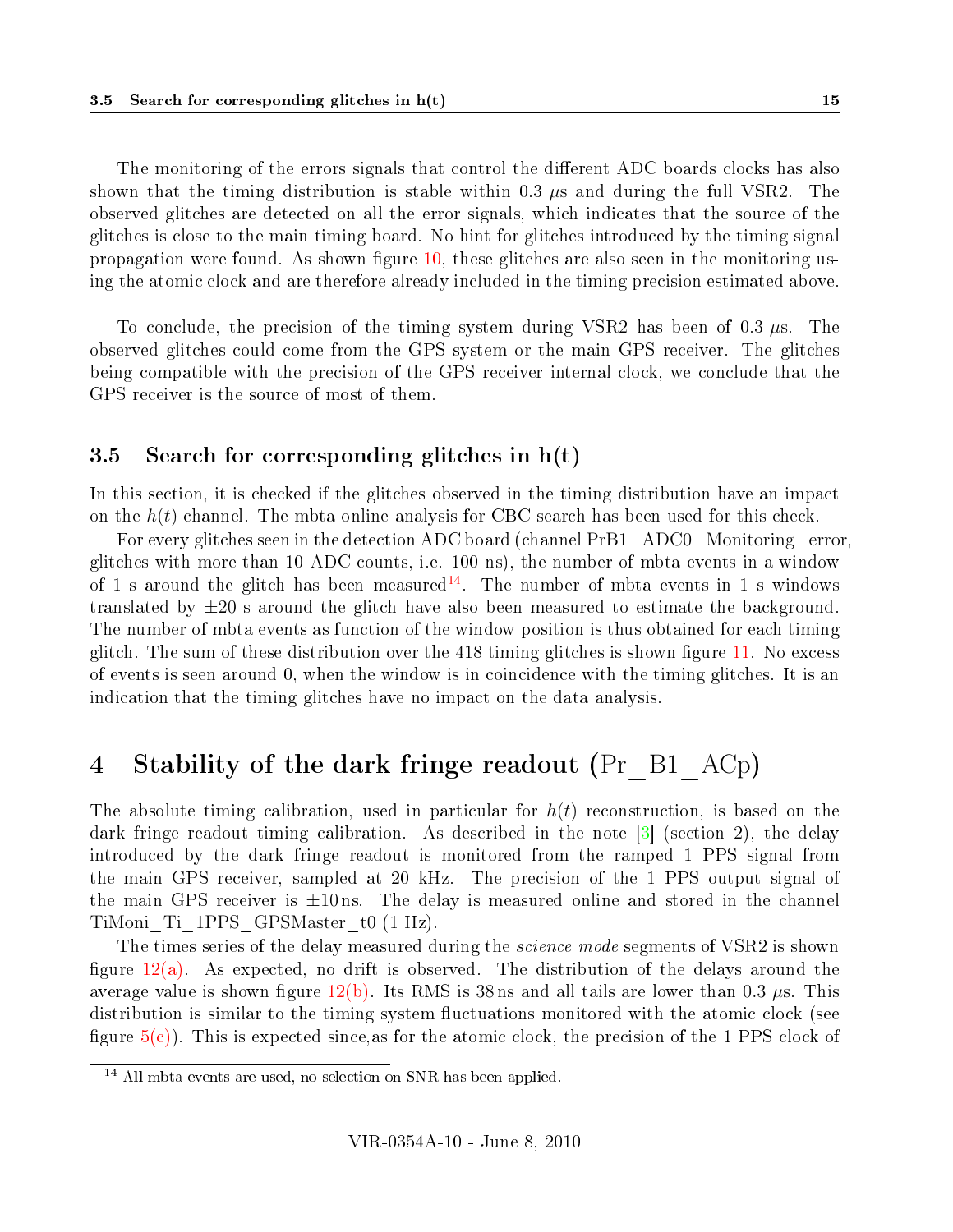

<span id="page-16-0"></span>Figure 11: Number of mbta events in 1 s time windows located from -20 s to  $+20$  s around the time of the timing glitches.

<span id="page-16-1"></span>

<span id="page-16-2"></span>Figure 12: Monitoring of the B1 readout timing stability. (a) The time series of the monitored delays are shown, from July 21st 2009 to January 8th 2010. (b) Distribution of the monitored delays. Only science mode data were used.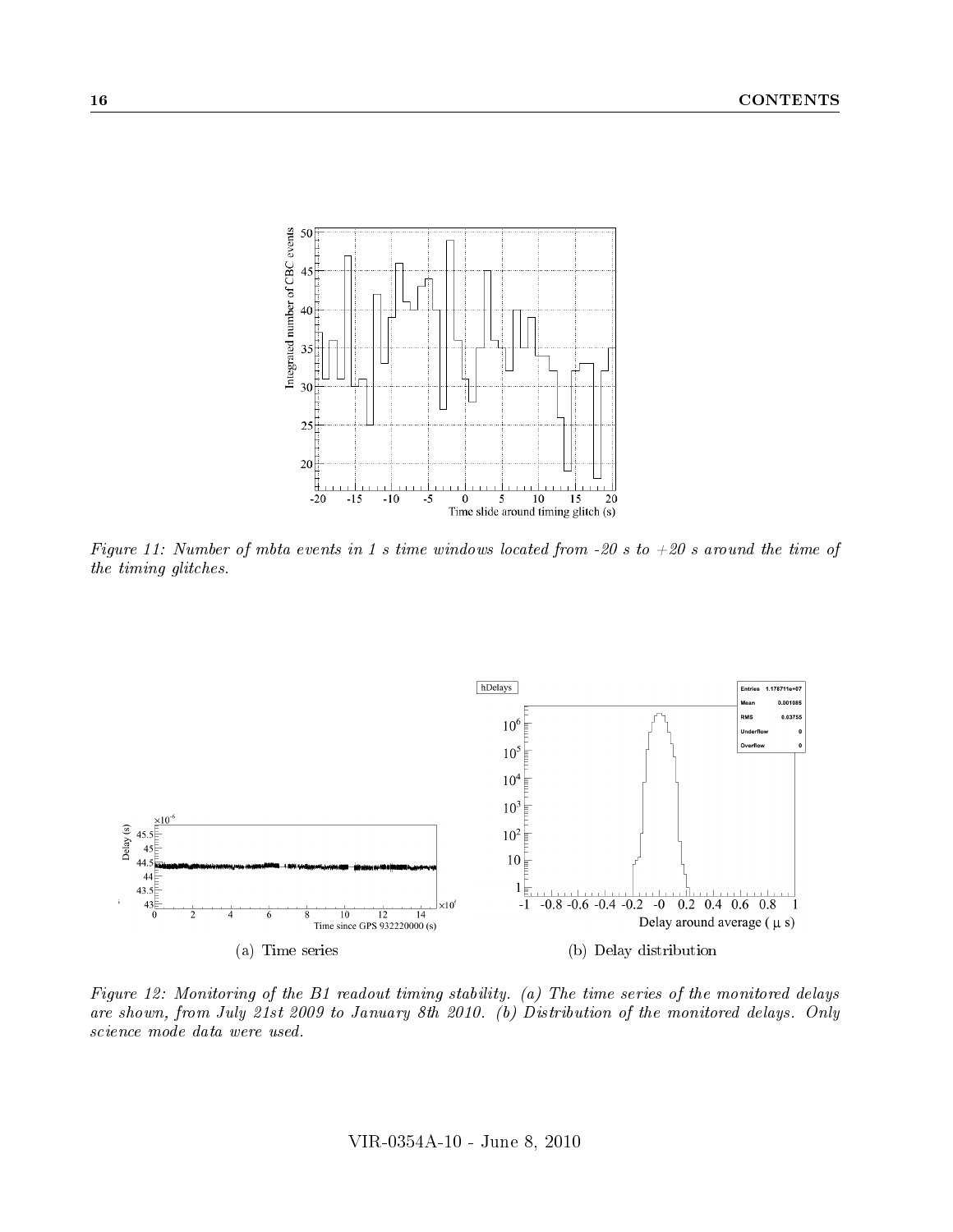the main GPS receiver is better than the fluctuations of the ADC internal clock.

To conclude, no hint for variations of the delay introduces by the readout of the dark fringe channel during VSR2 has been found: its possible variations are well below 0.3 µs.

# <span id="page-17-0"></span>5 Conclusion

The stability of the Virgo timing system during the VSR2 science mode segments has been checked with different monitoring methods. All methods are in agreement within their respective precision. At the 1 s level, the precision of the timing signal generation and its distribution has been estimated to 0.3  $\mu$ s. On shorter time scales, the timing jitter is lower than 0.1 ns/ $\sqrt{\text{Hz}}$  $(f > 1$  Hz).

Extending the results from note [\[3\]](#page-18-2), it has been shown that the delay introduced by the readout of the dark fringe channel has been stable within better than  $0.3 \mu s$  during VSR2.

Concerning the precision of the reconstructed  $h(t)$  channel, these results indicate that the timing of the different channels used in the reconstruction has been stable and did not introduce any systematic errors. The calibration of the dark fringe readout response is the base of the  $h(t)$  absolute timing. Due to its stability, the error on the absolute timing of  $h(t)$  coming from the dark fringe readout variations is well below  $0.3 \mu s$ .

It was also checked that the 1 PPS signals from the main and from the auxiliary GPS receivers are coincident, as expected, within systematic errors of the measurement method estimated to 4  $\mu$ s.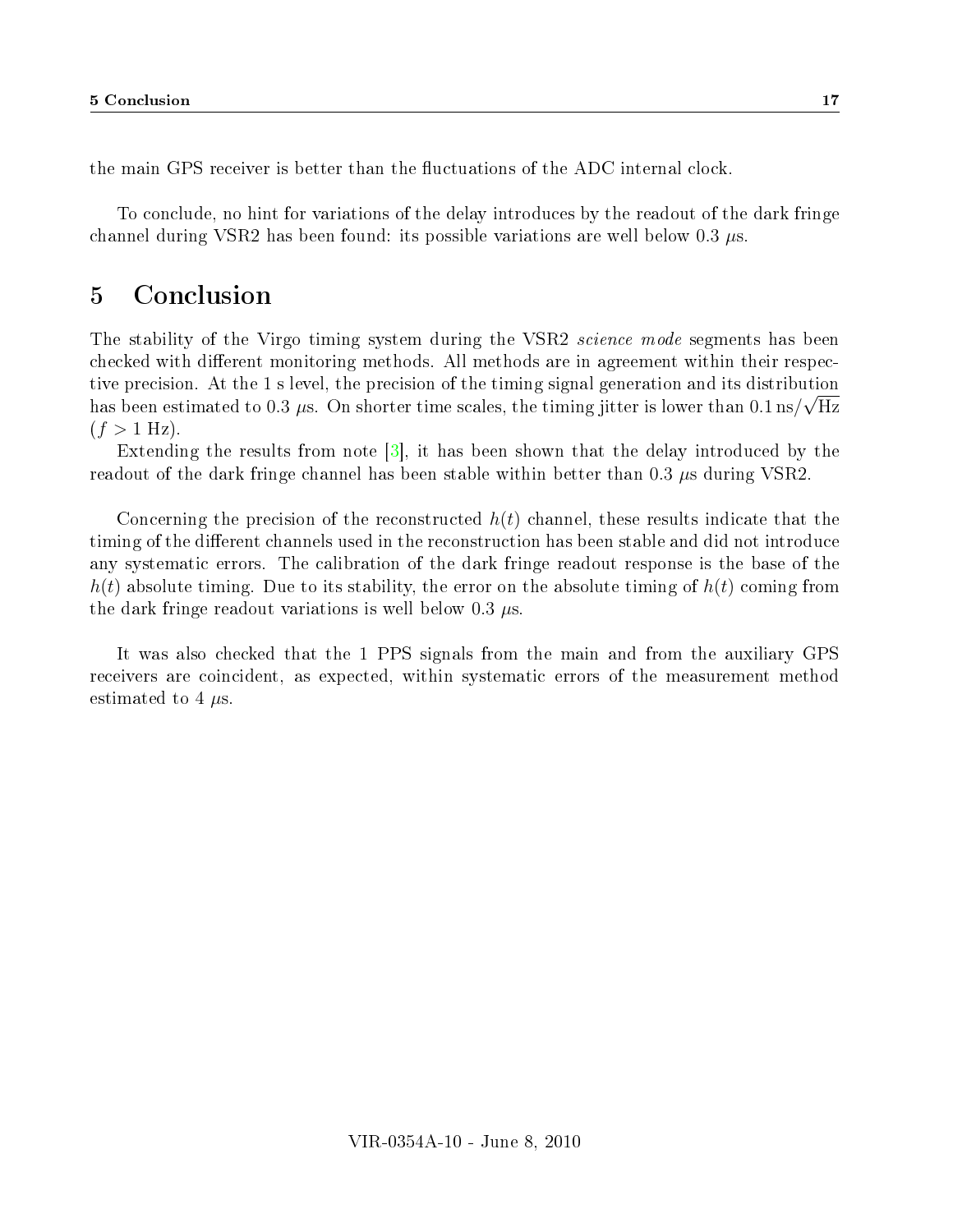# References

- <span id="page-18-0"></span>[1] N. Letendre, A. Masserot, B. Mours, Virgo+ timing deployement (2009) [VIR-073B-08.](https://pub3.ego-gw.it/itf/tds/index.php?callContent=2&callCode=2181&srchCode=VIR-073B-08&startPage=)
- <span id="page-18-1"></span>[2] B. Mours & L. Rolland  $h(t)$  reconstruction for VSR2; Versions 2 and 3 (2010) [VIR-](https://pub3.ego-gw.it/itf/tds/index.php?callContent=2&callCode=7688&srchCode=VIR-0340A-10&startPage=)[0340A-10.](https://pub3.ego-gw.it/itf/tds/index.php?callContent=2&callCode=7688&srchCode=VIR-0340A-10&startPage=)
- <span id="page-18-2"></span>[3] L. Rolland Calibration status in September 2009 (2009) [VIR-0576A-09.](https://pub3.ego-gw.it/itf/tds/index.php?callContent=2&callCode=7002&srchCode=VIR-0576A-09&startPage=)
- <span id="page-18-3"></span>[4] http://[irigb.com](http://irigb.com)
- <span id="page-18-4"></span>[5] S. Vilalte Circuit Design of a Pulse Generator (2003) [VIR-0572A-09.](https://pub3.ego-gw.it/itf/tds/index.php?callContent=2&callCode=6998&srchCode=VIR-0572A-09&startPage=)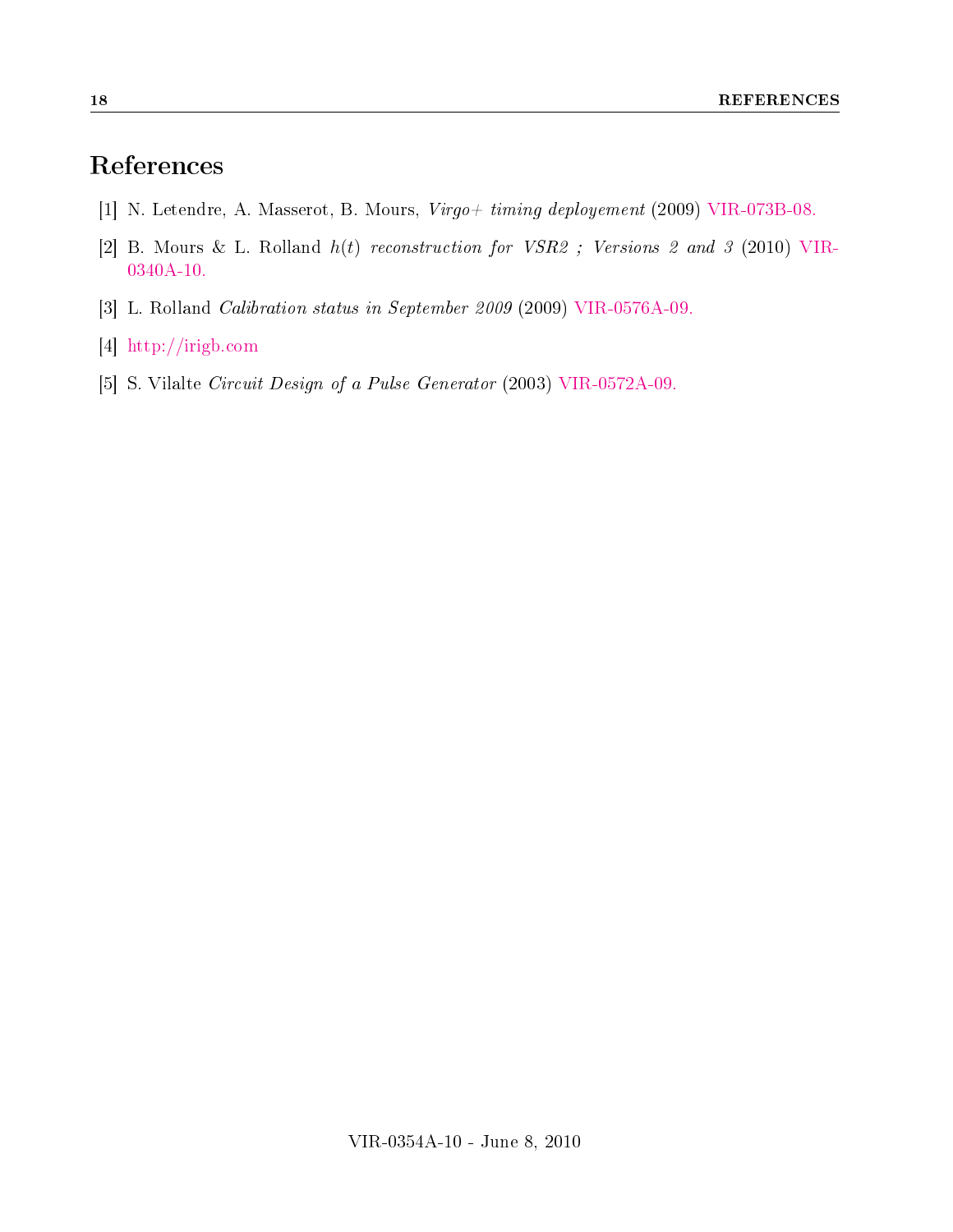# <span id="page-19-0"></span>A Rejected data for timing stability studies

This appendix gives the list of the *science mode* data that have been rejected during the analysis of the 1 PPS ramped signals, along with the reasons for non-selection.

### <span id="page-19-1"></span>A.1 Missing data

The monitoring channels were not installed before July 21st 2009 (GPS 932220000). From then, the total duration of skipped data due to missing data is 341 s:

from GPS 932968282 during 1 s from GPS 934135642 during 1 s from GPS 934230625 during 1 s from GPS 934385915 during 1 s from GPS 934828590 during 10 s from GPS 934828602 during 23 s from GPS 934828784 during 1 s from GPS 934836162 during 1 s from GPS 934838022 during 1 s from GPS 934842249 during 1 s from GPS 934842252 during 28 s from GPS 934842282 during 2 s from GPS 934842443 during 1 s from GPS 934842564 during 1 s from GPS 934842626 during 1 s from GPS 934842688 during 1 s from GPS 934842874 during 1 s from GPS 934842936 during 1 s from GPS 934842998 during 1 s from GPS 934843184 during 1 s from GPS 934843246 during 1 s from GPS 934843308 during 1 s from GPS 934843494 during 1 s from GPS 934843556 during 1 s from GPS 934843618 during 1 s from GPS 934843680 during 1 s from GPS 934894825 during 1 s from GPS 934896386 during 1 s from GPS 936355637 during 7 s from GPS 938053777 during 3 s from GPS 938117951 during 1 s from GPS 938117959 during 1 s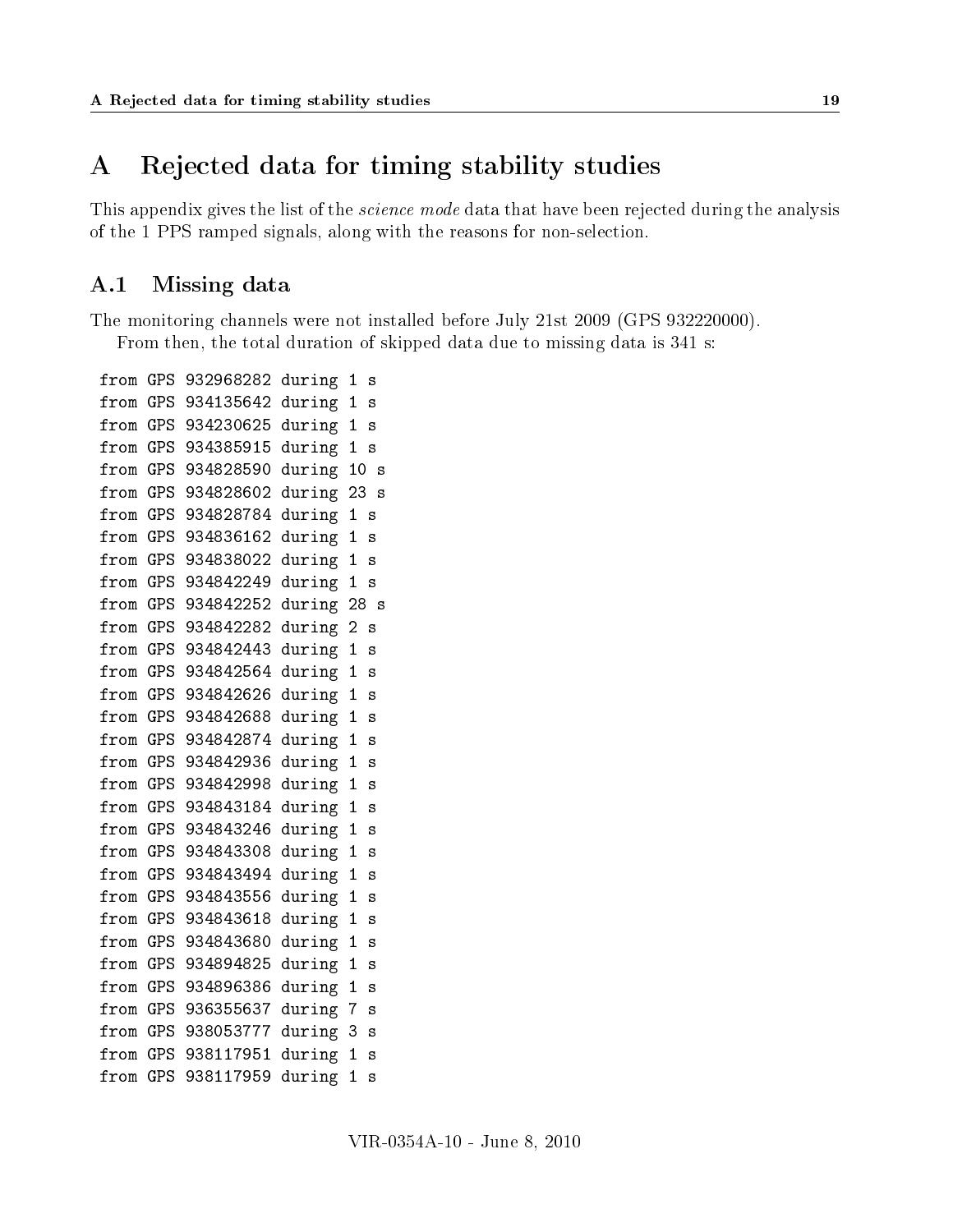```
from GPS 938117963 during 21 s
from GPS 938118553 during 1 s
from GPS 938118559 during 1 s
from GPS 938118563 during 19 s
from GPS 938119159 during 1 s
from GPS 938119163 during 26 s
from GPS 938119759 during 30 s
from GPS 938120359 during 31 s
from GPS 938120961 during 6 s
from GPS 938120974 during 18 s
from GPS 938121563 during 4 s
from GPS 938121574 during 15 s
from GPS 938122165 during 2 s
from GPS 938122174 during 18 s
from GPS 938122767 during 1 s
from GPS 938122774 during 25 s
from GPS 940236591 during 1 s
from GPS 940236593 during 1 s
from GPS 940236597 during 3 s
from GPS 940236603 during 1 s
from GPS 940236605 during 1 s
from GPS 940236607 during 9 s
from GPS 940236617 during 1 s
from GPS 940236619 during 1 s
from GPS 940237203 during 1 s
from GPS 940237205 during 1 s
from GPS 940237207 during 1 s
from GPS 940237591 during 1 s
from GPS 940238889 during 1 s
from GPS 941542460 during 1 s
from GPS 941542462 during 1 s
from GPS 941542464 during 5 s
from GPS 941542470 during 2 s
from GPS 941542474 during 1 s
from GPS 941542476 during 1 s
from GPS 941542478 during 1 s
from GPS 941542481 during 4 s
from GPS 941542488 during 1 s
from GPS 941542494 during 2 s
from GPS 941542498 during 1 s
from GPS 941542506 during 1 s
```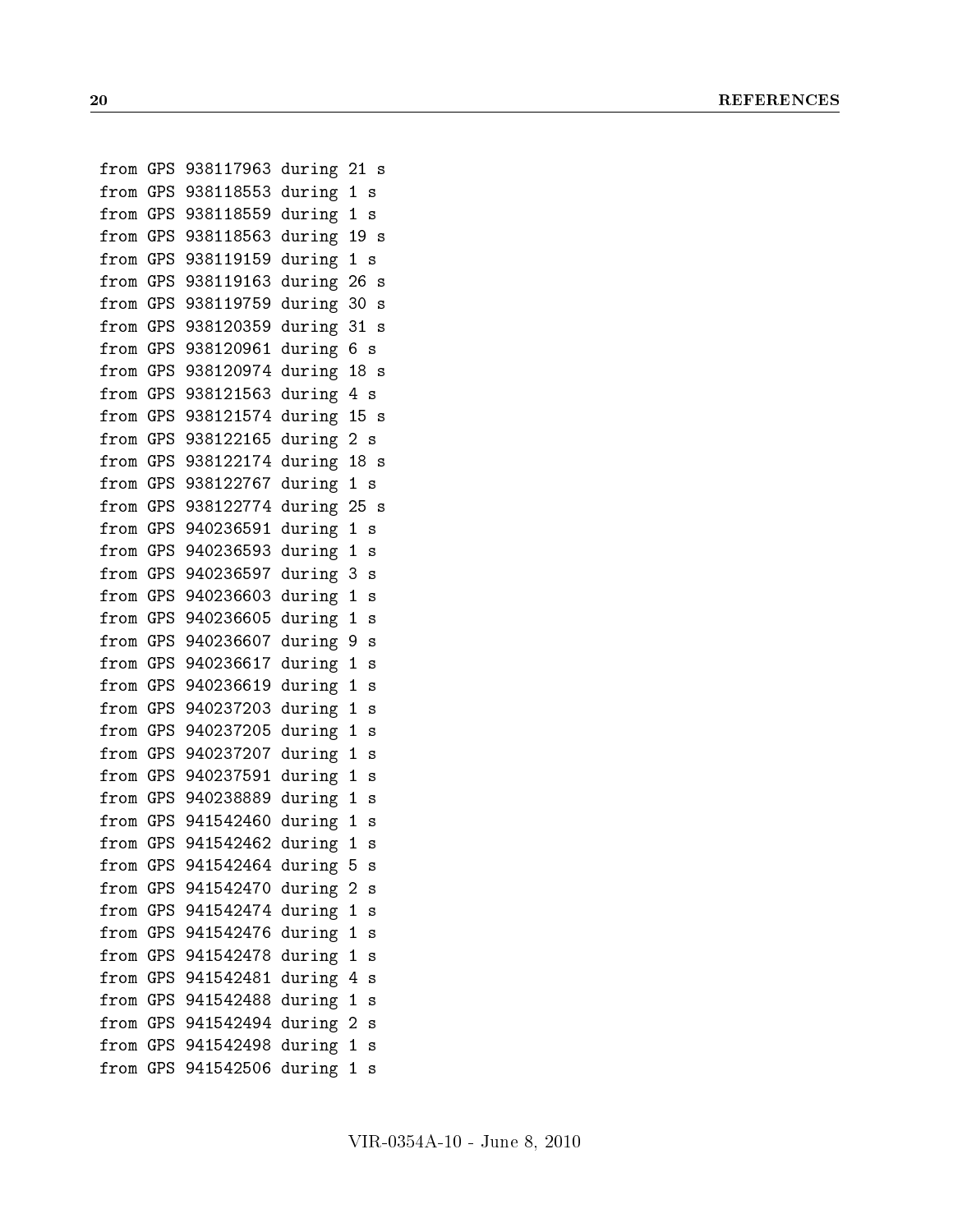from GPS 941542510 during 1 s from GPS 941542512 during 4 s from GPS 941542520 during 1 s from GPS 941542522 during 3 s from GPS 941542528 during 1 s from GPS 941542530 during 5 s from GPS 941542538 during 1 s from GPS 941542543 during 2 s from GPS 941542546 during 1 s from GPS 941542548 during 1 s from GPS 941542550 during 1 s from GPS 941542552 during 3 s from GPS 941542562 during 1 s from GPS 941542566 during 1 s from GPS 941542568 during 1 s from GPS 941542570 during 1 s from GPS 941542572 during 3 s from GPS 941542576 during 1 s from GPS 941542578 during 1 s from GPS 941542586 during 3 s from GPS 941542592 during 3 s from GPS 941542598 during 1 s from GPS 941542602 during 5 s from GPS 941542608 during 1 s from GPS 941542612 during 3 s from GPS 941542617 during 2 s from GPS 941542823 during 1 s from GPS 946980949 during 1 s from GPS 946980953 during 1 s from GPS 946980960 during 1 s from GPS 946980962 during 3 s from GPS 946980966 during 3 s from GPS 946980970 during 5 s from GPS 946980976 during 1 s

#### <span id="page-21-0"></span>A.2 GPS Old

All the delays were found within  $\pm 1.5 \mu s$  around 0, except for 1068 values estimated around 0.39 s. All the values happened on September 28th 2009, between 13h04m34s and 13h37m28s LT. It was a period when the old GPS receiver was not properly locked. They are summarized in the following table: